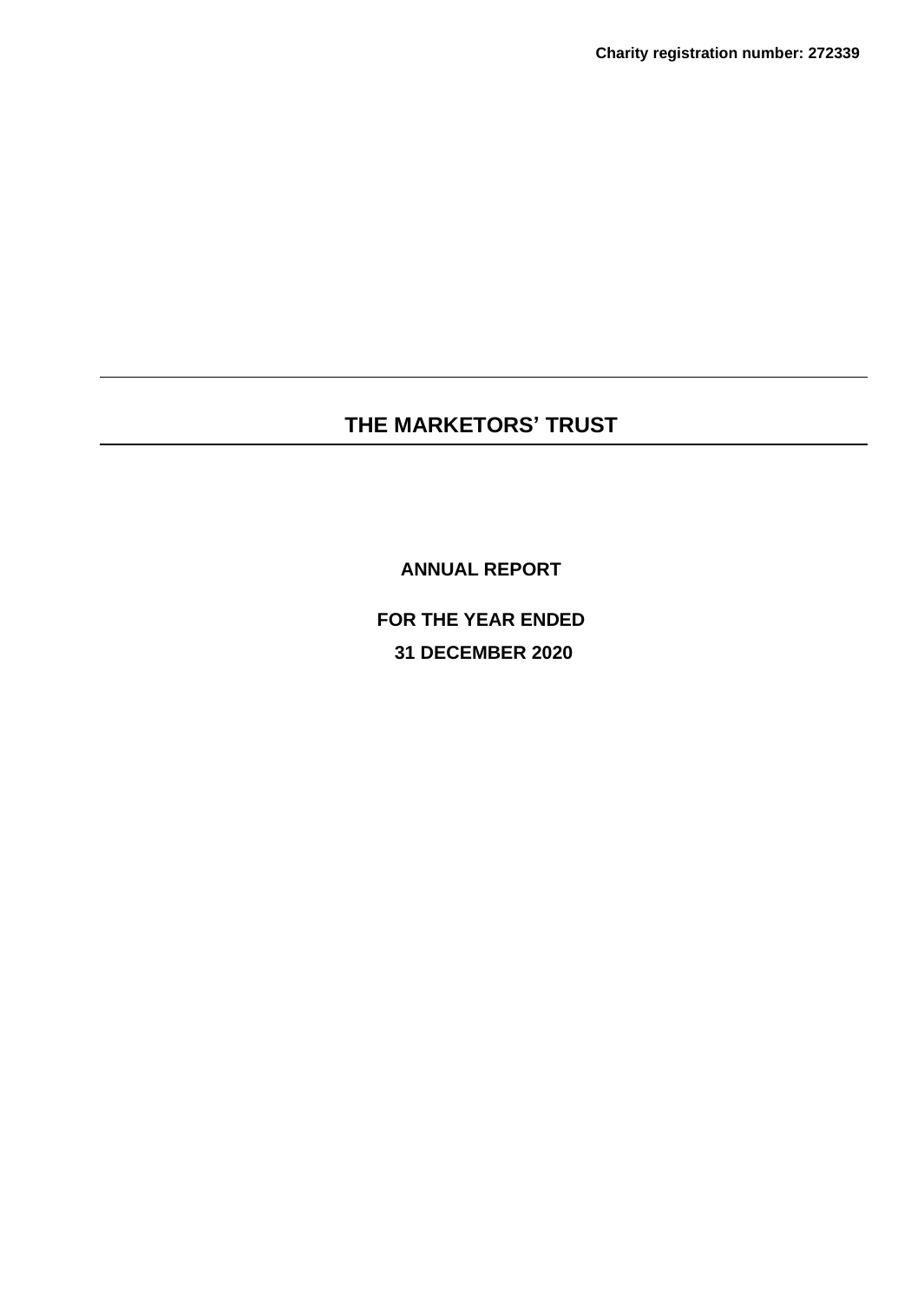# **CONTENTS**

|                                          | Page |
|------------------------------------------|------|
| <b>Trust information</b>                 | 1    |
| Trustees' report                         | 2    |
| Independent auditors' report             | 7    |
| <b>Statement of financial activities</b> | 10   |
| <b>Balance sheet</b>                     | 11   |
| Notes to the financial statements        | 12   |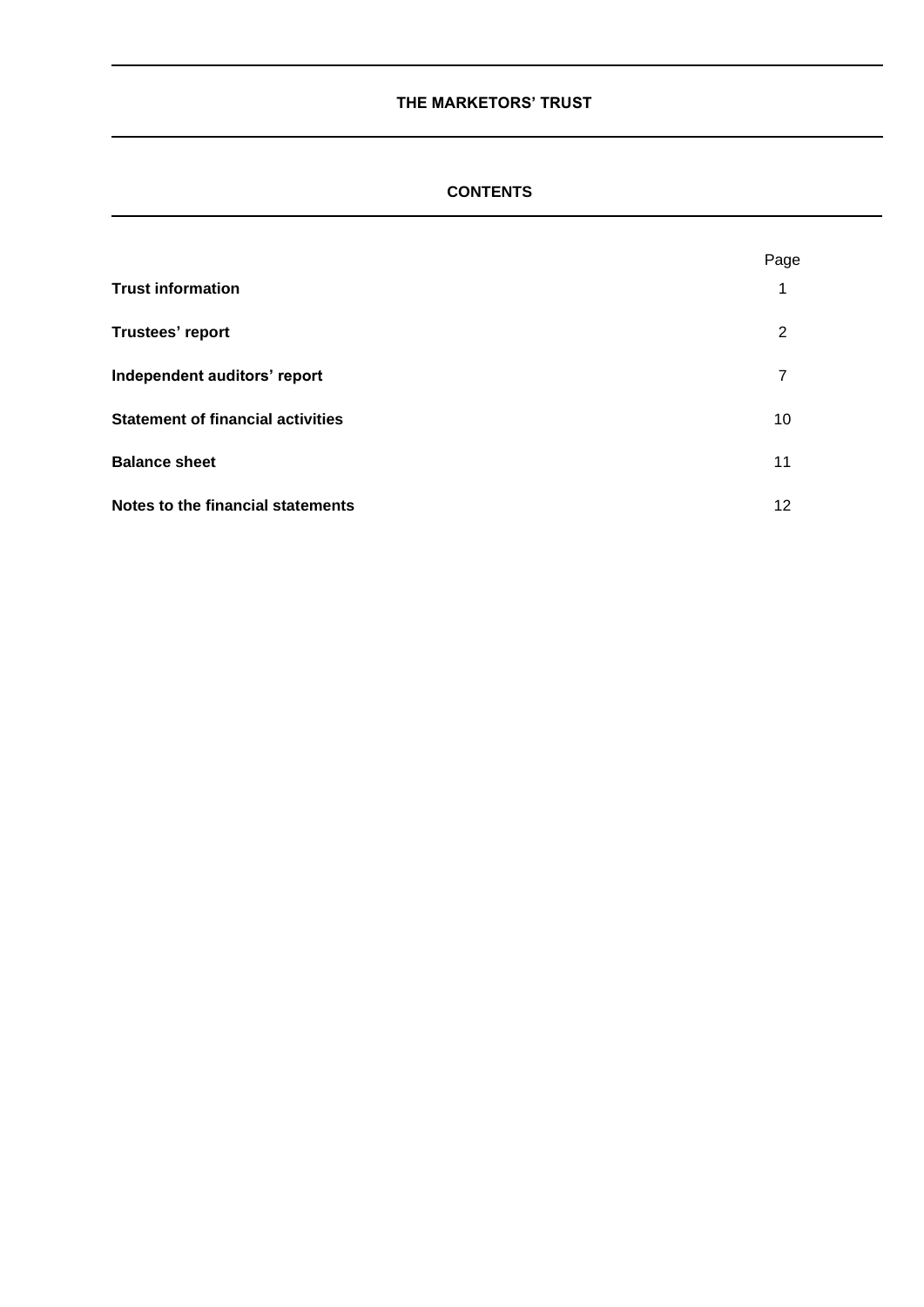# **TRUST INFORMATION**

| <b>Trustees</b>             | The Trustees at the date of this report are:<br>P. Andrew - Chairman (appointed 22 January 2015)<br>J. Hooper CBE - Deputy Chairman (appointed 19 March 2013)<br>D. Tombs (appointed 20 March 2018)<br>J. Farrell (appointed 30 January 2019)<br>Dr T. Brignall (appointed 30 January 2020)<br>J. Boulding - Hon. Treasurer (appointed 25 March 2021)<br>D. Clarke-Noble (appointed 29 March 2021)<br>A.B. Mackay (appointed 29 March 2021)<br>G. Cartwright (appointed 27 January 2021)<br>D.C. Cowell (appointed 29 March 2021)<br>In addition, the following Trustees served during the period under review:<br>A. J. Cross (appointed 20 March 2018, resigned 30 January 2020)<br>L. Wilson (appointed 20 March 2018, resigned 27 January 2021)<br>T.S. Corrigan OBE (appointed 22 January 2015, resigned 27 January 2021)<br>S. Garland - Worthington OBE (appointed 14 March 2013, resigned 27 January 2021)<br>C. Robinson - Hon. Treasurer (appointed 21 March 2019, resigned 25 March 2021) |
|-----------------------------|------------------------------------------------------------------------------------------------------------------------------------------------------------------------------------------------------------------------------------------------------------------------------------------------------------------------------------------------------------------------------------------------------------------------------------------------------------------------------------------------------------------------------------------------------------------------------------------------------------------------------------------------------------------------------------------------------------------------------------------------------------------------------------------------------------------------------------------------------------------------------------------------------------------------------------------------------------------------------------------------------|
| <b>Secretary</b>            | J. Hammond                                                                                                                                                                                                                                                                                                                                                                                                                                                                                                                                                                                                                                                                                                                                                                                                                                                                                                                                                                                           |
| <b>Charity number</b>       | 272339                                                                                                                                                                                                                                                                                                                                                                                                                                                                                                                                                                                                                                                                                                                                                                                                                                                                                                                                                                                               |
| <b>Address</b>              | Plaisterers' Hall,<br>One London Wall,<br>London,<br>EC2Y 5JU.                                                                                                                                                                                                                                                                                                                                                                                                                                                                                                                                                                                                                                                                                                                                                                                                                                                                                                                                       |
| <b>Website</b>              | www.marketors.org                                                                                                                                                                                                                                                                                                                                                                                                                                                                                                                                                                                                                                                                                                                                                                                                                                                                                                                                                                                    |
| <b>Independent auditors</b> | F. W. Smith, Riches & Co.,<br>Chartered Accountants & Statutory Auditors,<br>15 Whitehall,<br>London,<br>SW1A 2DD.                                                                                                                                                                                                                                                                                                                                                                                                                                                                                                                                                                                                                                                                                                                                                                                                                                                                                   |
| <b>Bankers</b>              | CAF Bank Limited,<br>25 Kings Hill Avenue,<br>Kings Hill,<br>West Malling,<br>Kent,<br>ME19 4JQ.                                                                                                                                                                                                                                                                                                                                                                                                                                                                                                                                                                                                                                                                                                                                                                                                                                                                                                     |
| <b>Investment advisors</b>  | Tilney,<br>6 New Street Square,<br>New Fetter Lane,<br>London,<br>EC4A 3BF.                                                                                                                                                                                                                                                                                                                                                                                                                                                                                                                                                                                                                                                                                                                                                                                                                                                                                                                          |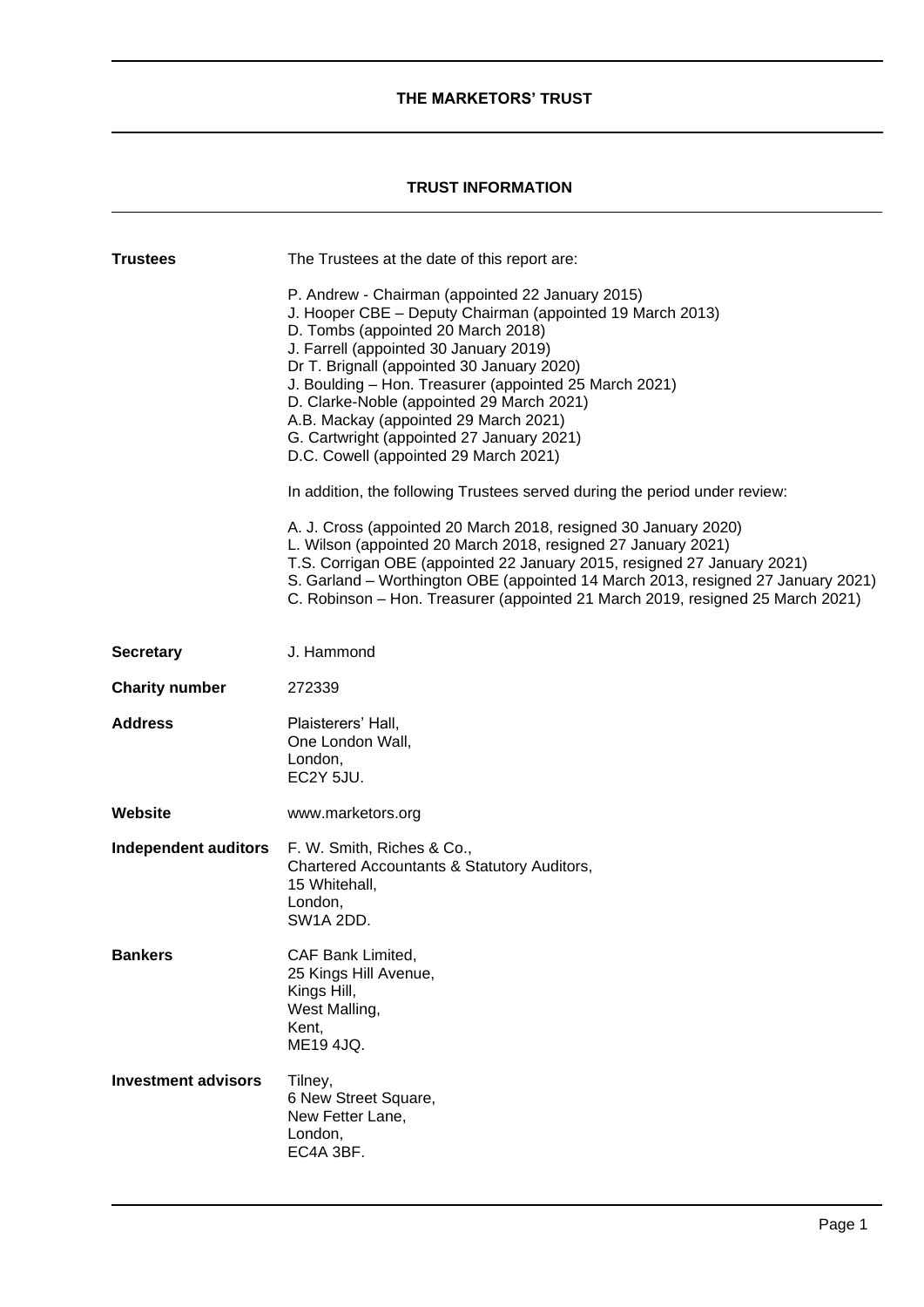# **TRUSTEES' REPORT FOR THE YEAR ENDED 31 DECEMBER 2020**

The Trustees present their report together with the financial statements of the Trust for the year ended 31 December 2020. The report and financial statements have been prepared in accordance with the accounting policies set out in note 1 to the financial statements and comply with the Trust's trust deed, the Charities Act 2011 and Accounting and Reporting by Charities: Statement of Recommended Practice applicable to charities preparing their accounts in accordance with the Financial Reporting Standard applicable in the UK and the Republic of Ireland (FRS 102).

# **Appointment of Trustees**

Four Trustees are appointed on the basis of their position within the Worshipful Company of Marketors. The Master, the Senior Warden, the Middle Warden and the Treasurer are Company appointed Trustees. Once elected an officer of the Company, the officer is appointed a Trustee and normally serves for a three year term. The Chairman of the Trustees is appointed by the Court of the Worshipful Company of Marketors. A maximum of five further Trustees can be appointed by the Trust. These Trustees cannot be serving officers of the Company and must not be Court Members of the Company. Of the five possible further Trustees, three were appointed on 29 March 2021.

#### **Induction and training**

New Trustees are briefed on the Trust's aims and policies and are given copies of the trust Deed and historical financial statements. Training and further guidance is provided when requested by new Trustees.

#### **Objectives and activities**

The Trust was formed to encourage education in marketing, to provide relief to any person in necessitous circumstances who is or has been a Member of the Worshipful Company of Marketors and to make grants to any charitable association established for educational or other charitable purposes in the City of London or elsewhere. The Trustees annually review the charitable activities the Trust undertakes and consider new opportunities for giving, putting in place measurable KPIs on any major new expenditure.

The Trust has a continuing programme of support by way of donations to selected charities including, St. Bride's Church (associated with the Company), charities supported by the Lord Mayor's Appeal, those connected with the Corporation of the City of London and relief of Liverymen and Freemen in necessitous circumstances.

#### **Legal and charitable status**

The Trust is constituted under a trust deed dated 12 October 1976 and is a registered charity (no.272339).

#### **Financial review**

The financial results for the year are set out on page 10.

Each year the Trustees' policy is to aim to distribute the Trust's incoming resources after making allowance for the management and administrative costs of the Trust, between Education and Charities. The impact of Covid meant that giving in educational prizes and awards was down substantially. The Trust will aim to recover this position during 2021 and 2022. We are pleased to report that total income was slightly higher than in 2019. A full review will be undertaken in late 2021 of our giving policy with an aim to increase giving substantially during the next three financial years.

Again, due to the pandemic, the Trustees met in person only once during the year. However, the Chair kept trustees fully informed of developments and many informal meetings and discussions on the business of the Trust were carried out through phone, Teams and Zoom during the year to ensure that the trustees remained involved in the running of the Trust.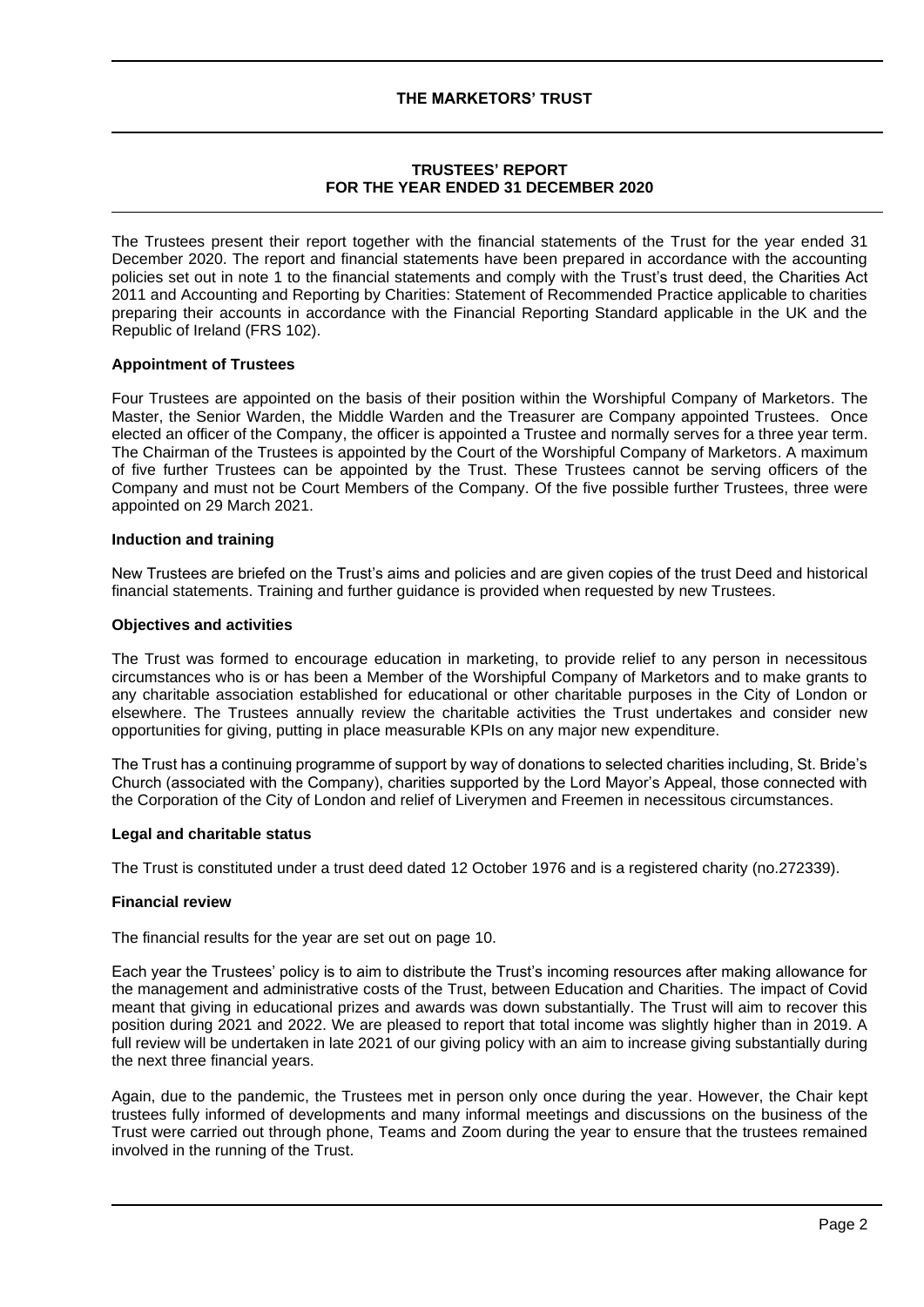# **TRUSTEES' REPORT FOR THE YEAR ENDED 31 DECEMBER 2020**

#### **Financial review (continued)**

### *Education*

The Trust has established links with a wide range of universities, colleges of higher education and schools in the UK. The Trustees review each year a range of existing and potential awards to students undertaking studies associated with marketing.

The educational awards and prizes given by the Trustees are set out in note 8 to the financial statements. These amounted to £2,540 (2019: £18,449). As explained above, the significant reduction was due to Covid restrictions and the impact on many educational institutions during 2020. The Trustees consider this to be temporary as restrictions ease and new ways of working are found. The Trustees anticipate recovering the giving to the previous position over the next two years.

### *Charity*

The Trustees each year receive and review a wide range of appeals. Their policy is generally to support appeals from the Lord Mayor of the year, St. Bride's Church and a number of charities or causes mainly associated with the City of London.

During the period the Trust made donations to charitable causes amounting to £29,110 (2019: £39,235) as set out in note 10 to the financial statements.

The Trustees also consider appeals for assistance to Liverymen, Freemen and their families who are in need, usually on the advice of the Company Almoners.

During the period the Trustees provided hardship grants of £1,200 (2019: £1,200) to the widow of a former Liveryman as set out in note 9 to the financial statements.

A separate Hardship Fund was set up by the Trust during 2020 specifically to assist any member of the Worshipful Company of Marketors who had fallen into financial difficulty due to Covid. The Trust put aside £80,000 and a communications and marketing plan was rolled out to promote the availability of this hardship fund to members of the Company. As at the date of this report there have been no drawdowns on this fund. The fund remains open but £50,000 of the £80,000 has been returned to our investment account with Tilney.

#### **Donors**

The Trust is reliant for its voluntary income on regular donations (mostly by direct debit and with gift aid) from members of the Worshipful Company of Marketors, which is supplemented by income from the Trust's investments. The Trustees regularly seek to increase the number of members of the Company contributing. The Trustees take this opportunity to thank all those who have made donations to the Trust during the year.

#### **Plans for future periods**

The Trustees are satisfied both with the Trust's financial progress over the past five years and the broad thrust of its strategic approach to giving. The Trust's core aims are to inspire excellence in marketing education, to support City charities and marketing affiliates and to care for Marketors in need. The Trustees will continue to encourage regular (ideally gift-aided) donations from Members of the Worshipful Company of Marketors and also to urge all such Members to consider leaving a legacy gift to the Trust.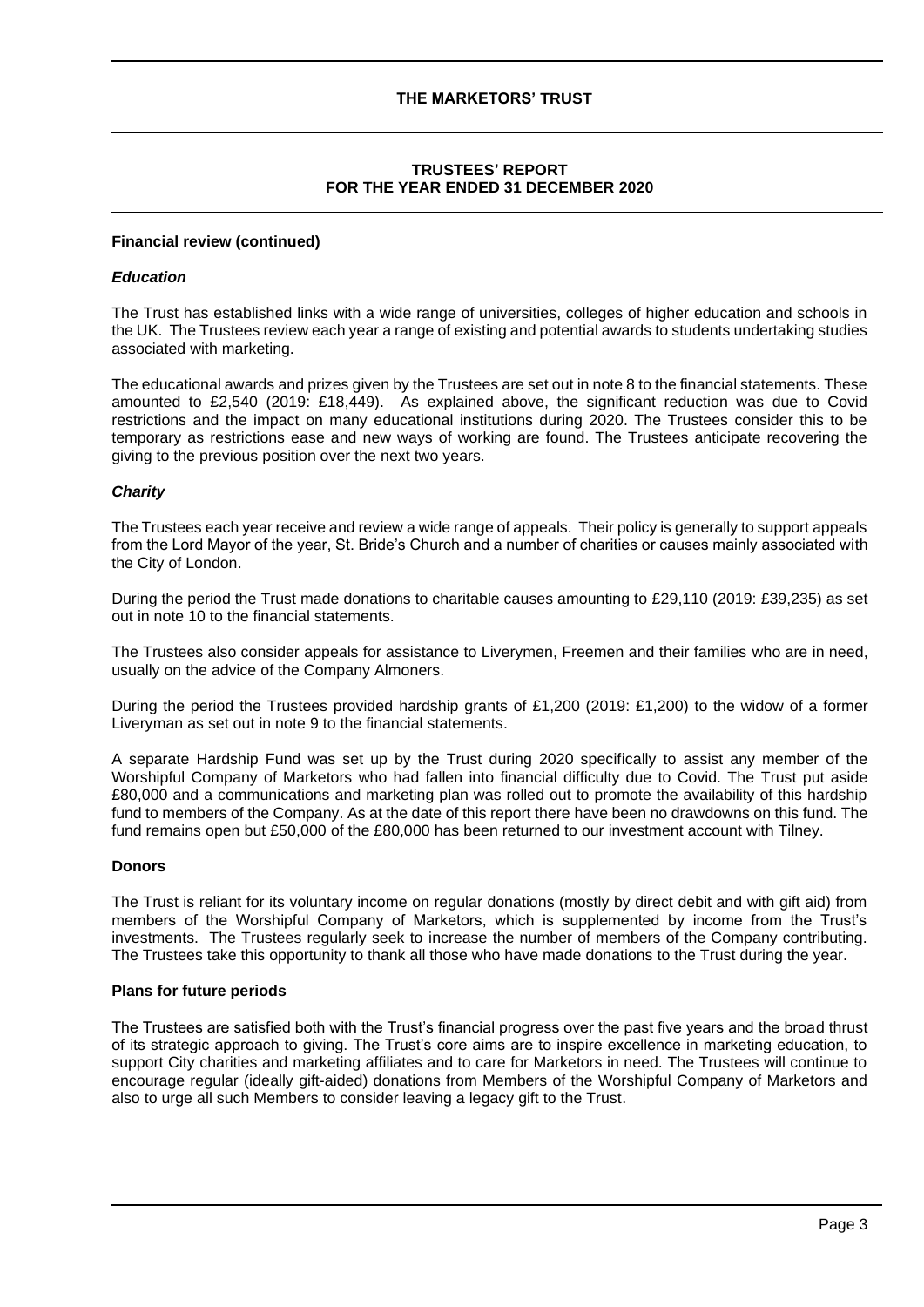# **TRUSTEES' REPORT FOR THE YEAR ENDED 31 DECEMBER 2020**

#### **Plans for future periods (continued)**

The Trustees anticipate increasing the Trust's charitable giving in future years. In the context of the Coronavirus pandemic, the Trustees have notionally ring-fenced a substantial sum to provide assistance to Members of the Worshipful Company of Marketors who find themselves "in necessitous circumstances". This situation will be monitored on an ongoing basis and the Trustees hope to reintroduce mothballed plans once the markets and supporter donations have stabilized. The Trust is currently undertaking a full giving review whereby we hope to target the giving towards initiatives that give access to the marketing profession to those who otherwise would not have had the opportunity. This is likely to lead to larger giving amounts with longer term commitments.

### **Public benefit**

The Marketors' Trust has aims which are for the public benefit in that they provide charitable assistance to a number of different categories of applicants all of which are open to any member of the public which fall into these categories:

- a) The education or training of person or persons connected with the Industry of Marketing by means of prizes, awards, sponsorship and bursaries.
- b) The making of grants, donations, subscriptions to any registered charity which has as its objects the promotion of education and training in the field of marketing.
- c) The making of grants, donations or subscriptions to any charitable organisation or to any fund whose purpose is educational or other charitable purposes in the City of London, or elsewhere in the UK.
- d) The relief of any person who is the member or dependent of a member or of any deceased member of the Worshipful Company of Marketors.
- e) Any other charitable purpose.

#### *How much is given*

The benefits are normally for sums varying from £250 to £10,000.

#### *How is money dispersed*

A list of the charities that the Trust aims to support each year is maintained by the Trust Secretary. Each year this is reviewed by the Trustees and they consider if it is appropriate to keep the charities on the list and whether there are any other causes that should be added. The Chairman of the Trust prepares, after reviewing applications, for the consideration of the Trustees a schedule of awards and sponsorship that he feels should be considered by the Trustees. The Trustees meet regularly, and at each meeting consider any requests that have come before them and any additional "one off" grants that they wish to give.

The Trustees confirm that they have referred to the guidance contained in the Charity Commission's general guidance on public benefit when reviewing the Trust's objectives, setting the donation making policy for the year and in planning future activities.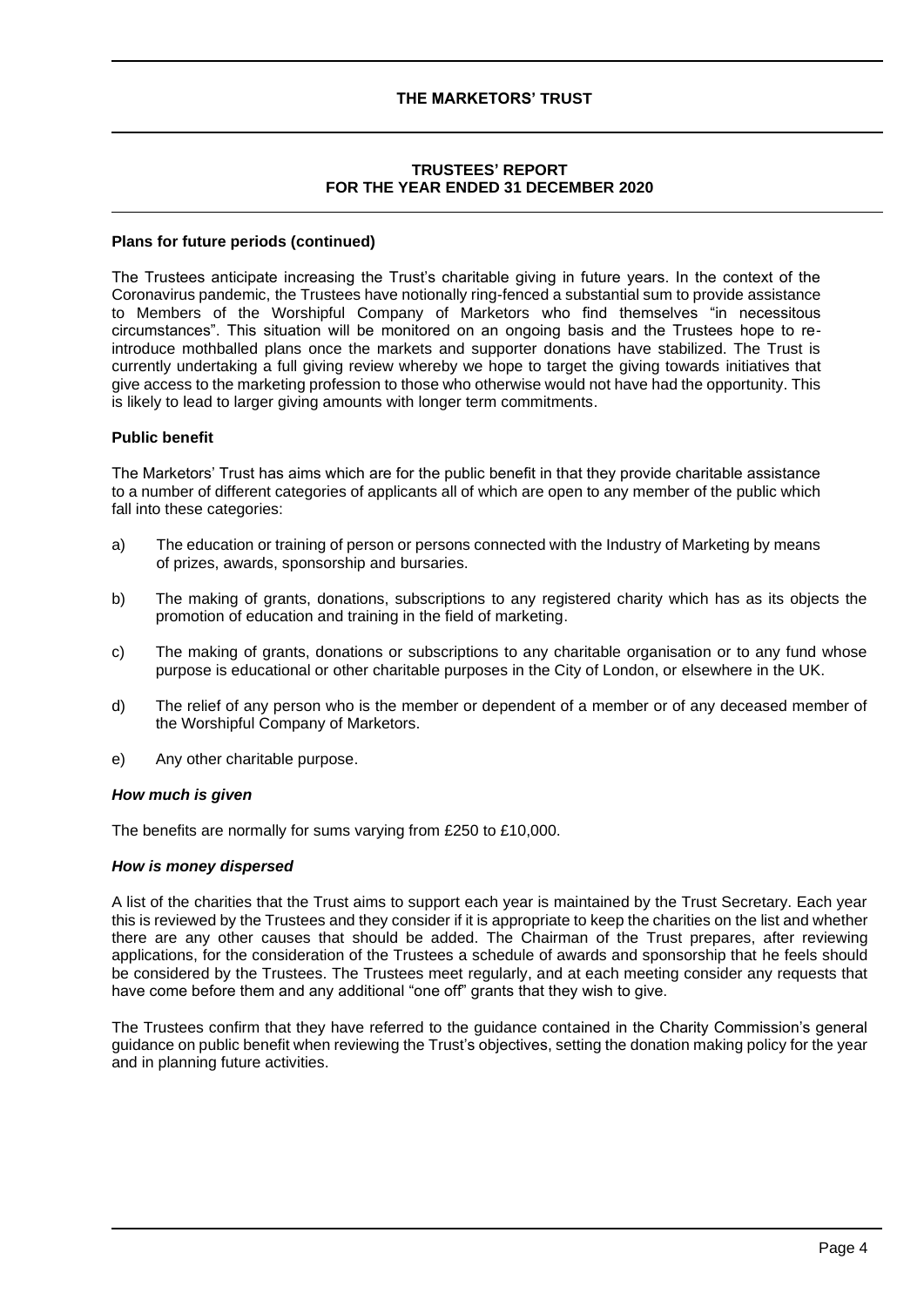# **TRUSTEES' REPORT FOR THE YEAR ENDED 31 DECEMBER 2020**

#### **Investment policy**

The management of the Trust's investments is delegated to professional investment managers, Tilney.

The Trustees' investment policy is to grow the capital base of the Trust in real terms in order to produce an increasing level of income to fund the approximate level of expenditure envisaged by the Trustees in accordance with the Trust's objects. The Trustees have established a formal benchmark of UK RPI + 3% measured over rolling five-year periods. Tilney are tasked to deliver an annual income of approximately £28,000. They are not constrained by any social, environmental or ethical considerations. The Trustees believe that the Trust's funds should be invested to provide the maximum total return commensurate with the level of risk agreed between the Trust and its advisors. Overall the portfolio should provide the opportunity for capital and income growth to meet the objectives of the Trust and should provide some protection against inflation.

The Trustees review the performance of the Trust's investments on a regular basis.

The Trust's investments have performed broadly in line with the markets. The market value of the Trust's investments at the end of the year was £838,498 (2019: £937,995).

### **Reserve policy**

The Trustees have examined the requirement for free reserves, which are unrestricted reserves, and consider that the Trust should aim to maintain reserves around £700,000 with the remaining balance being held for the purpose of new giving proposals, to be sought from the membership of the Company or the Trustees. It is anticipated that new giving proposals will be larger in scale and value to beneficiaries. This policy to be reviewed annually by the Trustees. The Trustees will also ensure that sufficient investment income will be generated in order to enable the Trust to continue to maximise its charitable activities in accordance with its aims whilst being very conscious of not building up reserves at the expense of fulfilling our charitable objects. As shown on page 11 of the financial statements the Trust's free reserves were £930,997 (2019: £959,423). At 31 December 2020 the reserves included £91,175 (2019: £153,782) of unrealised gains on investments. It is, therefore, likely that the actual level of the Trust's reserves will vary in accordance with the performance of stock markets.

#### **Risk management**

The Trust, as a small charity, is not required to undertake a formal risk analysis.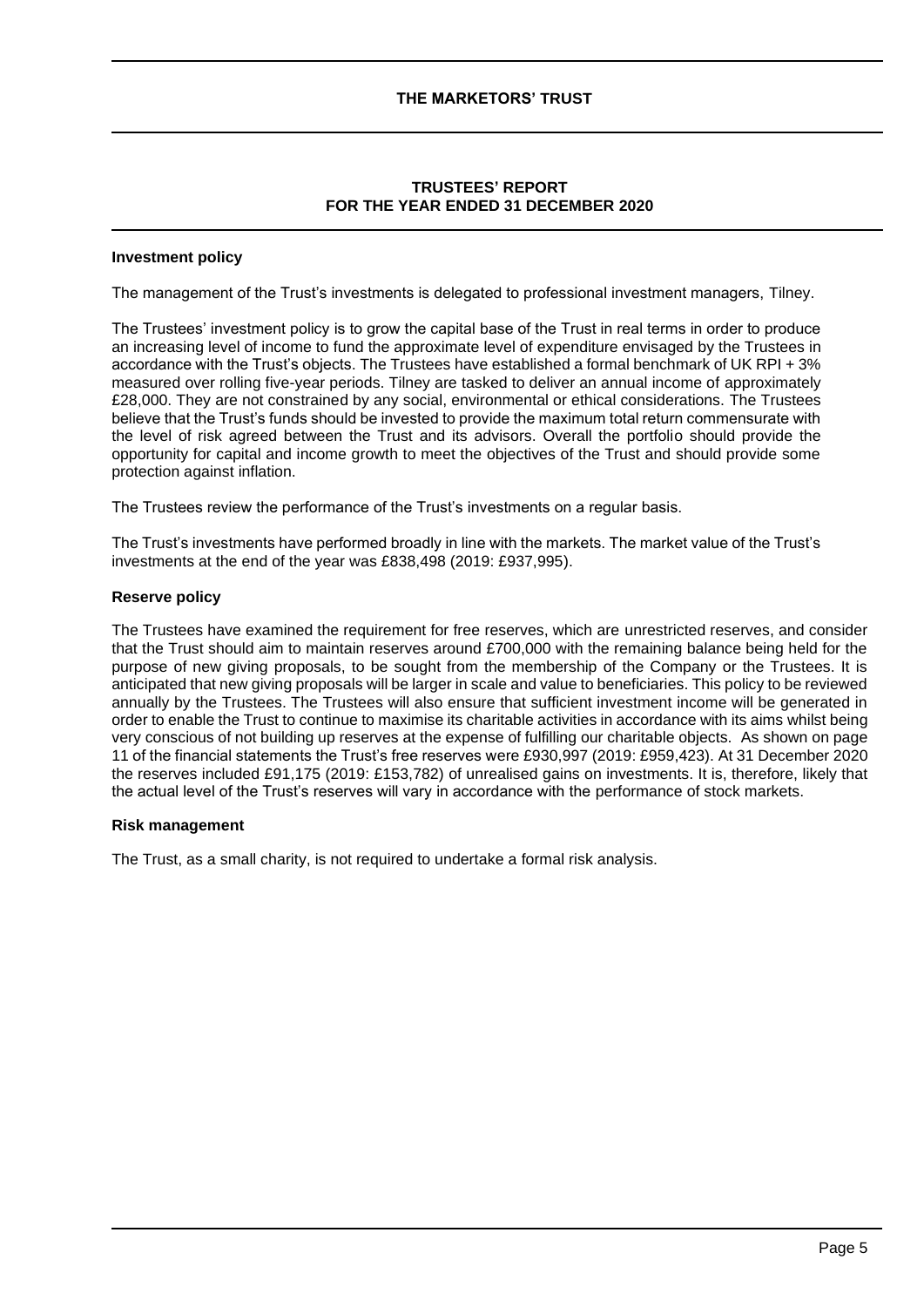# **TRUSTEES' REPORT FOR THE YEAR ENDED 31 DECEMBER 2020**

### **Statement of Trustees' responsibilities**

The Trustees are responsible for preparing the Annual Report and the financial statements in accordance with applicable law and regulations.

The law applicable to charities in England & Wales requires the Trustees to prepare financial statements for each financial year in accordance with United Kingdom Generally Accepted Accounting Practice (United Kingdom Accounting Standards and applicable law). The Trustees must not approve the financial statements unless they are satisfied that they give a true and fair view of the state of affairs of the Trust and of the incoming resources and application of resources, including the income and expenditure, of the Trust for that period.

In preparing these financial statements, the Trustees are required to:

- select suitable accounting policies and apply them consistently;
- observe the methods and principles in the Charities SORP;
- make judgements and accounting estimates that are reasonable and prudent;
- state whether applicable UK Accounting Standards have been followed, subject to any material departures disclosed and explained in the financial statements.
- prepare the financial statements on the going concern basis unless it is inappropriate to presume that the Trust will continue to operate.

The Trustees are responsible for keeping sufficient accounting records that disclose with reasonable accuracy at any time the financial position of the Trust and enable them to ensure that the financial statements comply with the Charities Act 2011, the Charity (Accounts and Reports) Regulations 2008 and the provisions of the trust deed. They are also responsible for safeguarding the assets of the Trust and hence for taking reasonable steps for the prevention and detection of fraud and other irregularities.

The Trustees confirm that so far as they are aware, there is no relevant audit information of which the Trust's auditors are unaware. The Trustees have taken all the steps that they ought to have taken as Trustees in order to make themselves aware of any relevant audit information and to establish that the Trust's auditors are aware of that information.

By order of the Trustees

**P. Andrew –** Chairman

23 September 2021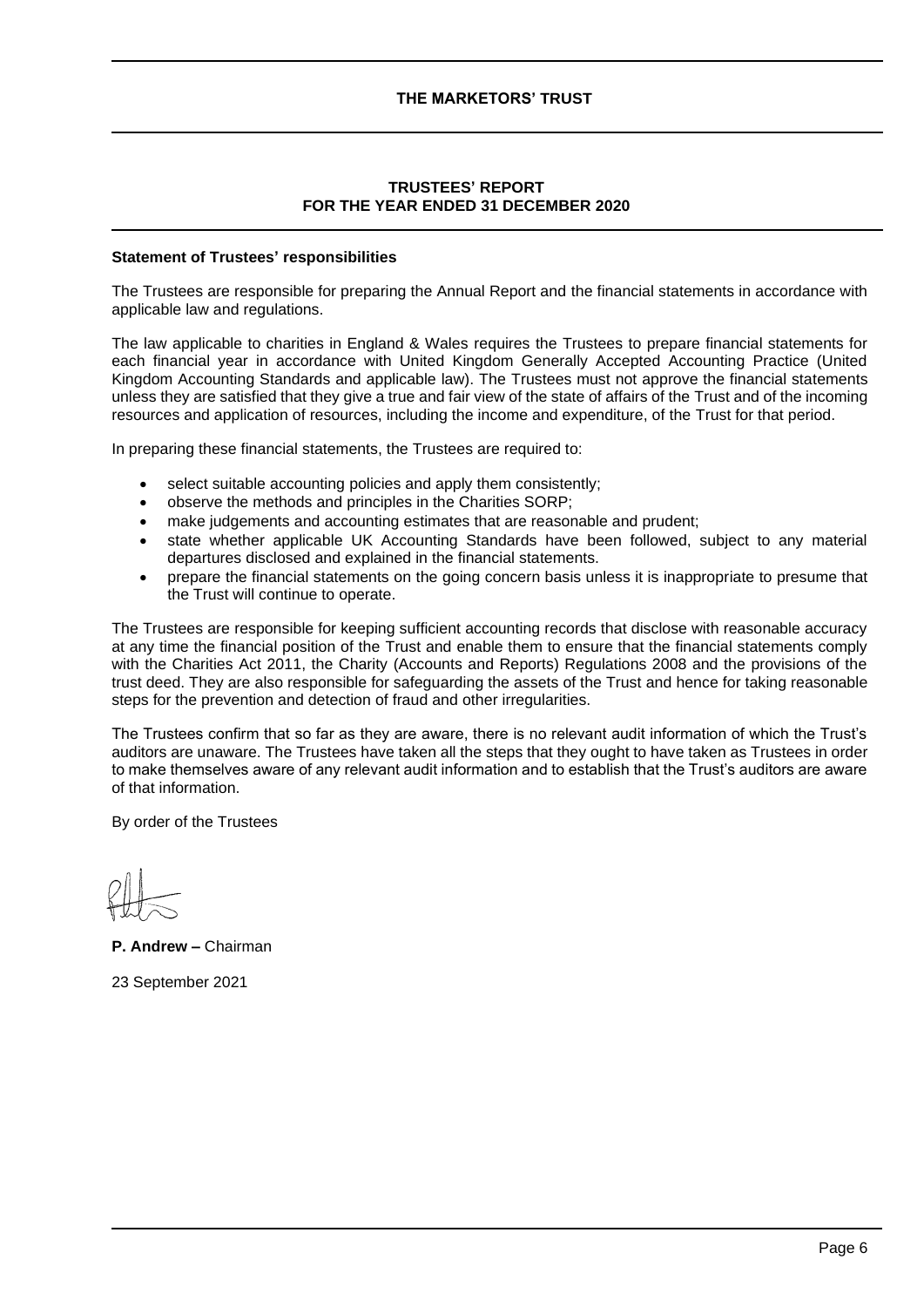# **INDEPENDENT AUDITORS' REPORT TO THE TRUSTEES OF THE MARKETORS' TRUST**

# **Opinion**

We have audited the financial statements of the Marketors' Trust ("the Trust") for the year ended 31 December 2020 which comprise the Statement of Financial Activities, the Balance Sheet and notes to the financial statements, including a summary of significant accounting policies. The financial reporting framework that has been applied in their preparation is applicable law and United Kingdom Accounting Standards, including Financial Reporting Standard 102 'The Financial Reporting Standard applicable in the UK and Republic of Ireland' (United Kingdom Generally Accepted Accounting Practice).

In our opinion, the financial statements:

- give a true and fair view of the state of the Trust's affairs as at 31 December 2020 and of its incoming resources and application of resources for the year then ended;
- have been properly prepared in accordance with United Kingdom Generally Accepted Accounting Practice; and
- have been prepared in accordance with the requirements of the Charities Act 2011.

### **Basis for opinion**

We conducted our audit in accordance with International Standards on Auditing (UK) (ISAs (UK)) and applicable law. Our responsibilities under those standards are further described in the Auditors' responsibilities for the audit of the financial statements section of our report. We are independent of the Trust in accordance with the ethical requirements that are relevant to our audit of the financial statements in the UK, including the FRC's Ethical Standard, and we have fulfilled our other ethical responsibilities in accordance with these requirements. We believe that the audit evidence we have obtained is sufficient and appropriate to provide a basis for our opinion.

#### **Conclusions relating to going concern**

In auditing the financial statements, we have concluded that the Trustees' use of the going concern basis of accounting in the preparation of the financial statements is appropriate.

Based on the work we have performed, we have not identified any material uncertainties relating to events or conditions that, individually or collectively, may cast significant doubt on the Trust's ability to continue as a going concern for a period of at least twelve months from when the financial statements are authorised for issue.

Our responsibilities and the responsibilities of the Trustees with respect to going concern are described in the relevant sections of this report.

#### **Other information**

The other information comprises the information included in the annual report other than the financial statements and our auditors' report thereon. The Trustees are responsible for the other information contained within the annual report. Our opinion on the financial statements does not cover the other information and, except to the extent otherwise explicitly stated in our report, we do not express any form of assurance conclusion thereon. Our responsibility is to read the other information and, in doing so, consider whether the other information is materially inconsistent with the financial statements or our knowledge obtained in the course of the audit or otherwise appears to be materially misstated. If we identify such material inconsistencies or apparent material misstatements, we are required to determine whether this gives rise to a material misstatement in the financial statements themselves. If, based on the work we have performed, we conclude that there is a material misstatement of this other information, we are required to report that fact.

We have nothing to report in this regard.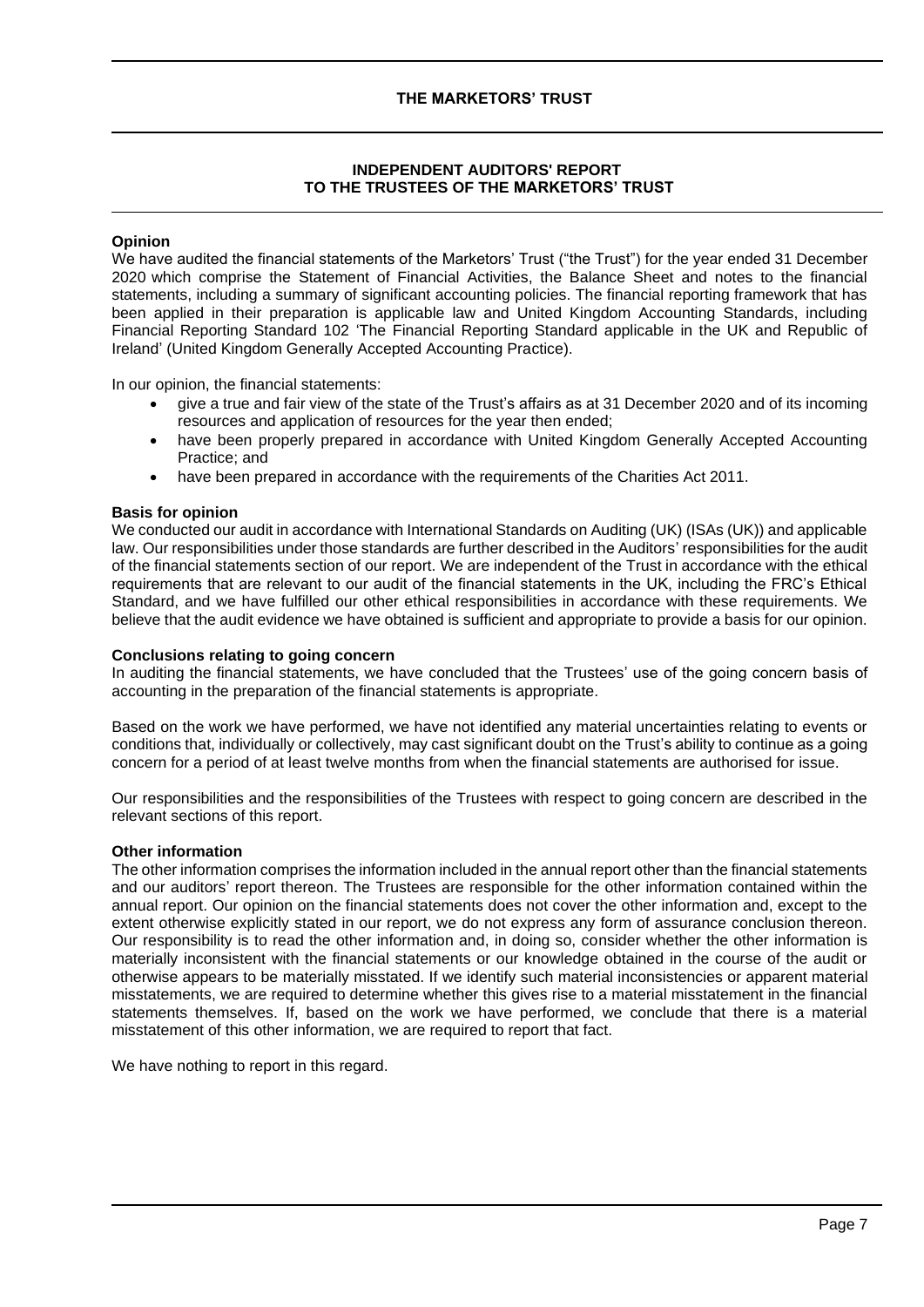# **INDEPENDENT AUDITORS' REPORT TO THE MEMBERS OF THE MARKETORS' TRUST**

### **Matters on which we are required to report by exception**

We have nothing to report in respect of the following matters in relation to which the Charities (Accounts and Reports) Regulations 2008 require us to report to you if, in our opinion**:**

- the information given in the Trustees' report is inconsistent in any material respect with the financial statements; or
- sufficient accounting records have not been kept; or
- the financial statements are not in agreement with the accounting records and returns; or
- we have not received all the information and explanations we require for our audit.

# **Responsibilities of Trustees**

As explained more fully in the Trustees' responsibilities statement set out on page 6 the Trustees are responsible for the preparation of the financial statements and for being satisfied that they give a true and fair view, and for such internal control as the Trustees determine is necessary to enable the preparation of financial statements that are free from material misstatement, whether due to fraud or error.

In preparing the financial statements, the Trustees are responsible for assessing the Trust's ability to continue as a going concern, disclosing, as applicable, matters related to going concern and using the going concern basis of accounting unless the Trustees either intend to liquidate the Trust or to cease operations, or have no realistic alternative but to do so.

# **Auditors' responsibilities for the audit of the financial statements**

We have been appointed as auditor under section 145 of the Charities Act 2011 and report in accordance with the Act and relevant regulations made or having effect thereunder.

Our objectives are to obtain reasonable assurance about whether the financial statements as a whole are free from material misstatement, whether due to fraud or error, and to issue an auditors' report that includes our opinion. Reasonable assurance is a high level of assurance, but is not a guarantee that an audit conducted in accordance with ISAs (UK) will always detect a material misstatement when it exists. Misstatements can arise from fraud or error and are considered material if, individually or in the aggregate, they could reasonably be expected to influence the economic decisions of users taken on the basis of these financial statements.

Irregularities, including fraud, are instances of non-compliance with laws and regulations. We design procedures in line with our responsibilities, outlined above, to detect material misstatements in respect of irregularities, including fraud. The extent to which our procedures are capable of detecting irregularities, including fraud is detailed below:

Discussions were held with, and enquiries made of, management and those charged with governance with a view to identifying those laws and regulations that could be expected to have a material impact on the financial statements. During the engagement team briefing, the outcomes of these discussions and enquiries were shared with the team, as well as consideration as to where and how fraud may occur in the entity.

The following laws and regulations were identified as being of significance to the entity:

- Those laws and regulations considered to have a direct effect on the financial statements include the Charities Act 2011, UK financial reporting standards and GDPR.
- It is considered that there are no laws and regulations for which non-compliance may be fundamental to the operating aspects of the business.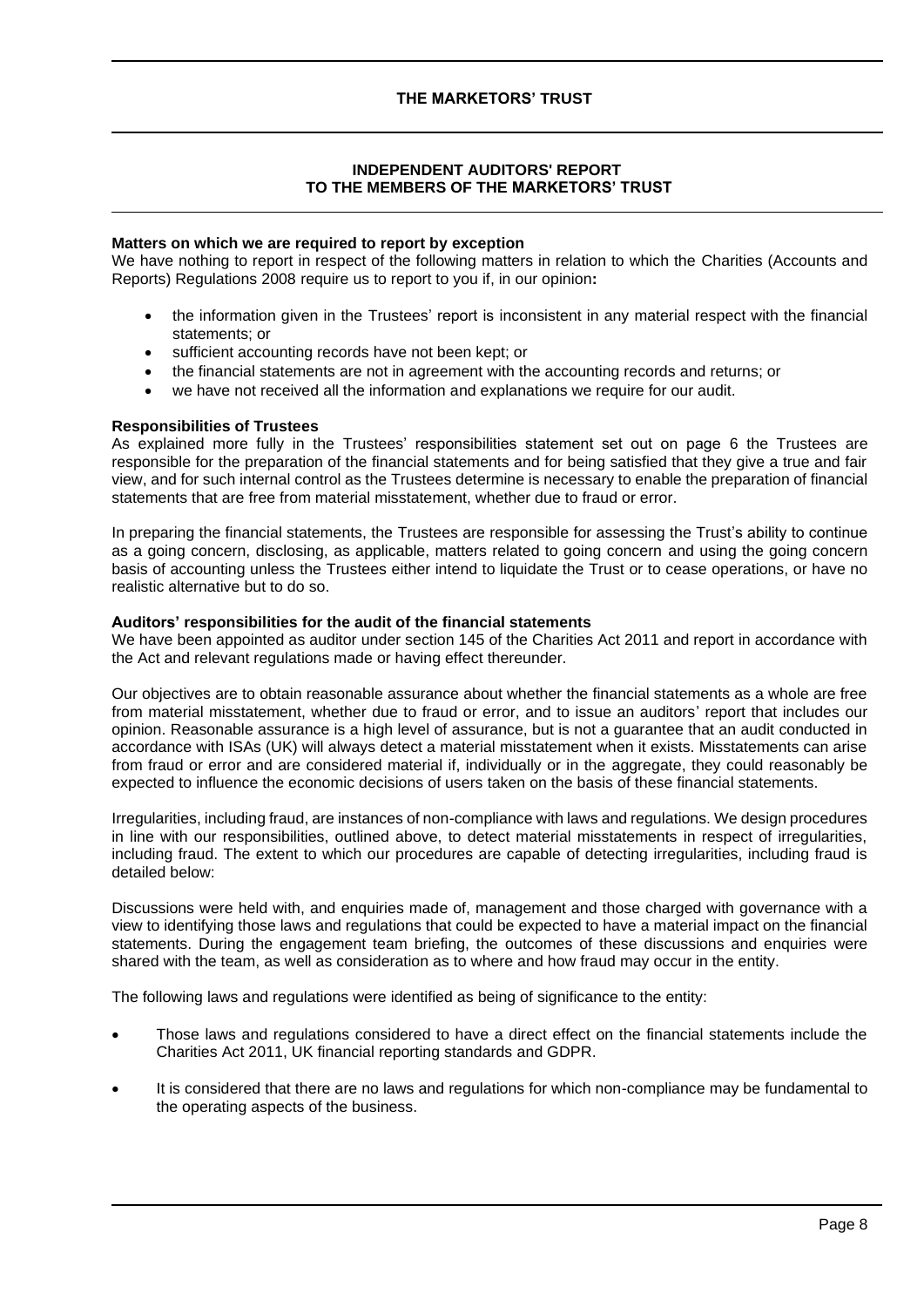# **INDEPENDENT AUDITORS' REPORT TO THE MEMBERS OF THE MARKETORS' TRUST**

# **Auditors' responsibilities for the audit of the financial statements (continued)**

Audit procedures undertaken in response to the potential risks relating to irregularities (which include fraud and non-compliance with laws and regulations) comprised of: inquiries of management and those charged with governance as to whether the entity complies with such laws and regulations; enquiries with the same concerning any actual or potential litigation or claims; inspection of relevant legal correspondence; review of the minutes of Trustee meetings; testing the appropriateness of entries in the nominal ledger, including journal entries; reviewing transactions around the end of the reporting period; and the performance of analytical procedures to identify unexpected movements in account balances which may be indicative of fraud.

No instances of material non-compliance were identified. However, the likelihood of detecting irregularities, including fraud, is limited by the inherent difficulty in detecting irregularities, the effectiveness of the entity's controls, and the nature, timing and extent of the audit procedures performed. Irregularities that result from fraud might be inherently more difficult to detect than irregularities that result from error. As explained above, there is an unavoidable risk that material misstatements may not be detected, even though the audit has been planned and performed in accordance with ISAs (UK).

A further description of our responsibilities for the audit of the financial statements is located on the Financial Reporting Council's website at: https://www.frc.org.uk/auditorsresponsibilities. This description forms part of our auditor's report.

#### **Use of our report**

This report is made solely to the Trust's Trustees, as a body, in accordance with Part 4 of the Charities (Accounts and Reports) Regulations 2008. Our audit work has been undertaken so that we might state to the Trust's Trustees those matters we are required to state to them in an auditors' report and for no other purpose. To the fullest extent permitted by law, we do not accept or assume responsibility to anyone other than the Trust and the Trust's Trustees as a body, for our audit work, for this report, or for the opinions we have formed.

 $F_w$   $\omega$ .  $\epsilon m \Omega$ , kings +  $\omega$ .

# **F. W. Smith, Riches & Co.**

Chartered Accountants & Statutory Auditors London

23 September 2021

F. W. Smith Riches & Co. is eligible for appointment as auditor of the Marketors' Trust by virtue of its eligibility for appointment as auditor of a company under section 1212 of the Companies Act 2006.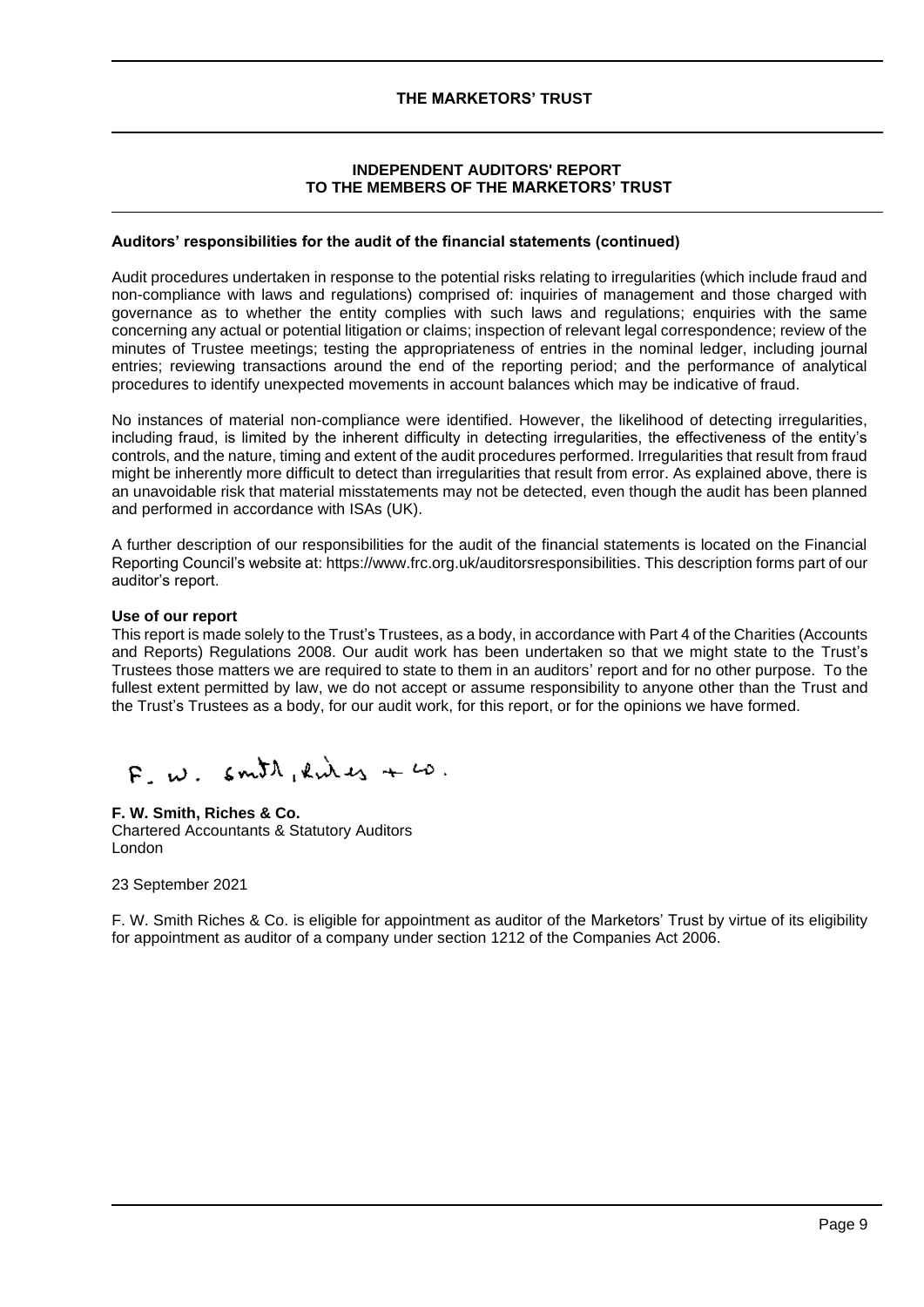| STATEMENT OF FINANCIAL ACTIVITIES   |
|-------------------------------------|
| FOR THE YEAR ENDED 31 DECEMBER 2020 |

|                                                                                                                    | <b>Note</b>  | 2020                               | 2019                                |
|--------------------------------------------------------------------------------------------------------------------|--------------|------------------------------------|-------------------------------------|
| <b>Income</b><br>Donations, legacies and gifts<br>Investment income                                                | 3<br>4       | £<br>47,104<br>27,523              | £<br>44,685<br>29,259               |
| <b>Total income</b>                                                                                                |              | 74,627                             | 73,944                              |
| <b>Expenditure</b><br>Costs of raising funds:<br>Cost of generating voluntary income<br>Investment management fees | 5            | 781<br>7,504                       | 723<br>8,336                        |
|                                                                                                                    |              | 8,285                              | 9,059                               |
| Charitable activities:<br>Educational awards and prizes<br>Hardship grants<br>Charitable donations                 | 8<br>9<br>10 | 3,256<br>1,631<br>35,483<br>40,370 | 20,660<br>1,507<br>43,739<br>65,906 |
| <b>Total expenditure</b>                                                                                           |              | 48,655                             | 74,965                              |
| Net income and net movement<br>in funds before gains on investments                                                |              | 25,972                             | (1,021)                             |
| Unrealised (losses)/gains<br>Realised gains                                                                        | 11<br>11     | (56, 607)<br>2,209                 | 115,645<br>5,546                    |
| Net movement in funds for the year                                                                                 | 15           | (28, 426)                          | 120,170                             |
| <b>Fund balance brought forward</b>                                                                                | 15           | 959,423                            | 839,253                             |
| <b>Fund balance carried forward</b>                                                                                | 15           | 930,997                            | 959,423                             |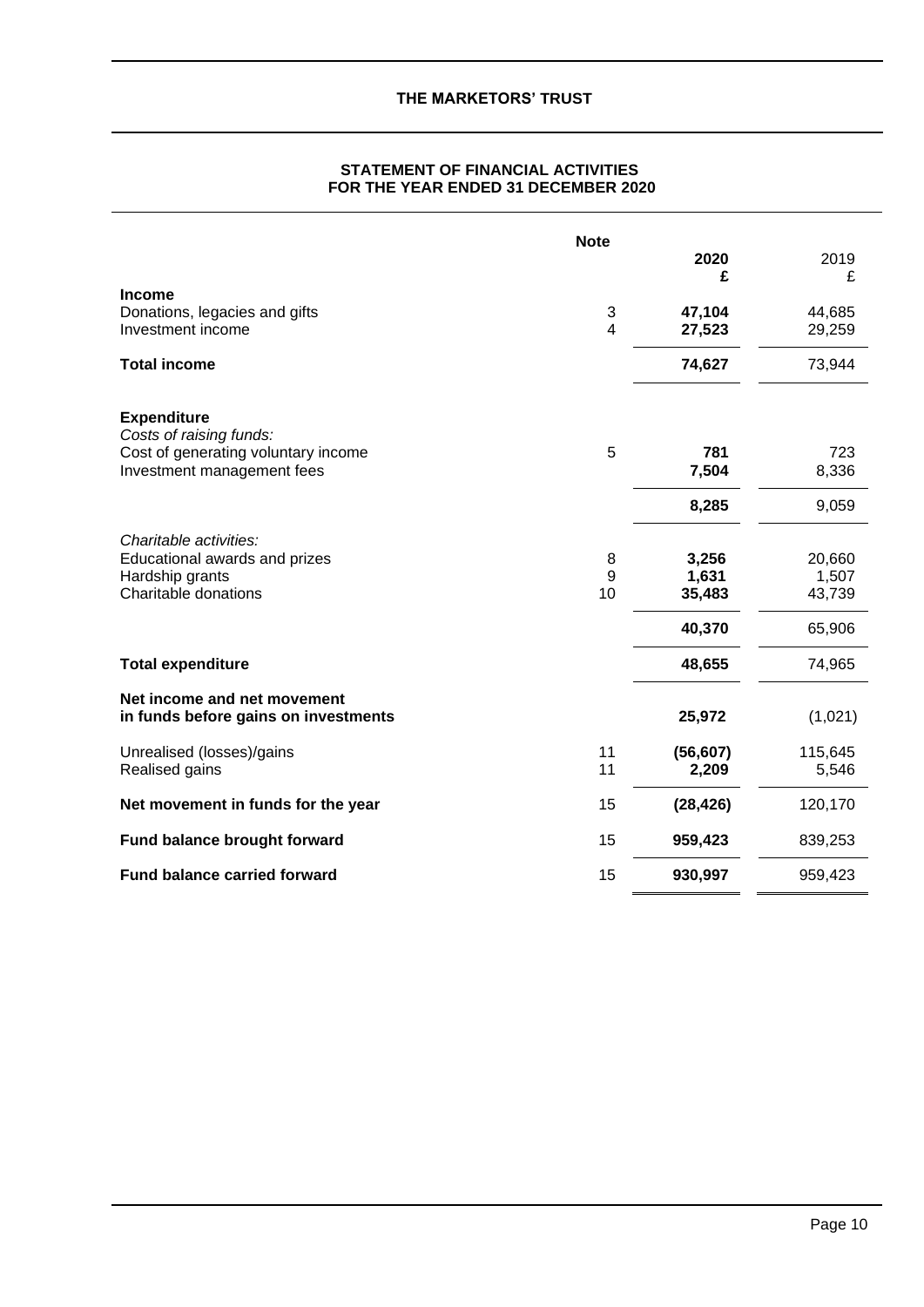|                                                | <b>Note</b> | 2020<br>£        | 2019<br>£       |
|------------------------------------------------|-------------|------------------|-----------------|
| <b>Fixed assets</b>                            |             |                  |                 |
| <b>Investments</b>                             | 11          | 838,498          | 937,995         |
| <b>Current assets</b>                          |             |                  |                 |
| <b>Debtors</b><br>Cash at bank and in hand     | 12<br>13    | 10,036<br>89,701 | 8,606<br>28,161 |
| <b>Total current assets</b>                    |             | 99,737           | 36,767          |
| Creditors: amounts falling due within one year | 14          | (7, 238)         | (15, 339)       |
| Net current assets                             |             | 92,499           | 21,428          |
| <b>Total assets less current liabilities</b>   |             | 930,997          | 959,423         |
| <b>Funds of the Trust</b>                      |             |                  |                 |
| Unrestricted funds                             | 15          | 930,997          | 959,423         |

# **BALANCE SHEET AS AT 31 DECEMBER 2020**

The financial statements on pages 10 to 21 were approved and authorised for issue by the Trustees on 23 September 2021 and were signed on their behalf by:

**P. Andrew** Chairman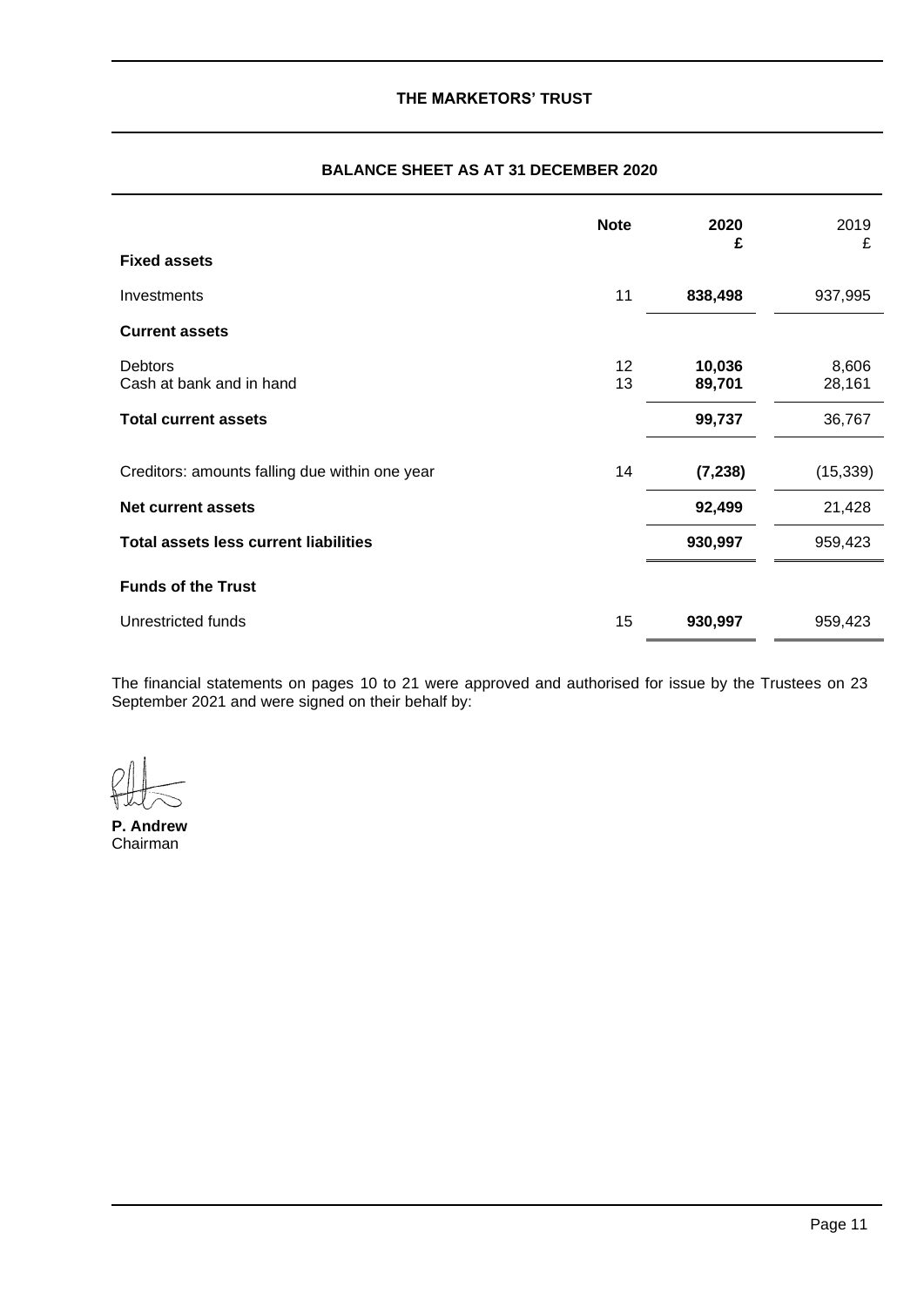# **NOTES TO THE FINANCIAL STATEMENTS FOR THE YEAR ENDED 31 DECEMBER 2020**

#### **1. Accounting policies**

#### **1.1 Basis of preparation of financial statements and assessment of going concern**

The financial statements have been prepared under the historical cost convention with items recognised at cost or transaction value unless otherwise stated in the relevant notes to these accounts. The financial statements have been prepared in accordance with the Statement of Recommended Practice: Accounting and Reporting by Charities preparing their accounts in accordance with the Financial Reporting Standard applicable in the UK and Republic of Ireland (FRS 102) and the Charities Act 2011.

The Trust qualifies as a small charity and has therefore taken advantage of the exemption in the Charities SORP FRS 102 not to prepare a statement of cash flows.

The Trust constitutes a public benefit entity as defined by FRS 102.

The Trustees consider that there are no material uncertainties about the Trust's ability to continue as a going concern.

The preparation of financial statements requires the use of certain critical accounting estimates. It also requires management to exercise its judgement in the process of applying the Trust's accounting policies. The areas involving a higher degree of judgement or complexity, or areas where assumptions and estimates are significant to the financial statements, are disclosed in note 2.

#### **1.2 Income recognition**

All income is recognised once the Trust has entitlement to the income, it is probable that income will be received and the amount of income receivable can be measured reliably. The following criteria must also be met before income is recognised:

#### *Donations and gifts*

Donations and gifts are recognised when both the amount and settlement date are known.

#### *Legacies*

Legacies are recognised on a case by case basis following the grant of probate when the administrator/executor for the estate has communicated in writing both the amount and settlement date.

#### *Investment income*

Interest on funds held on deposit is included upon notification of the interest being paid or payable. Income from investments is recognised once the distribution has been declared and notification of the distribution due has been received.

#### **1.3 Resources expended**

Expenditure is recognised in the period when there is a legal or constructive obligation committing the Trust to that expenditure, it is probable that the settlement will be required and the amount of the obligation can be measured reliably. All expenditure is accounted for on an accruals basis. All support and governance costs are allocated or apportioned to the applicable expenditure headings. Governance costs comprise all costs involving the public accountability of the Trust and its compliance with regulation and good practice.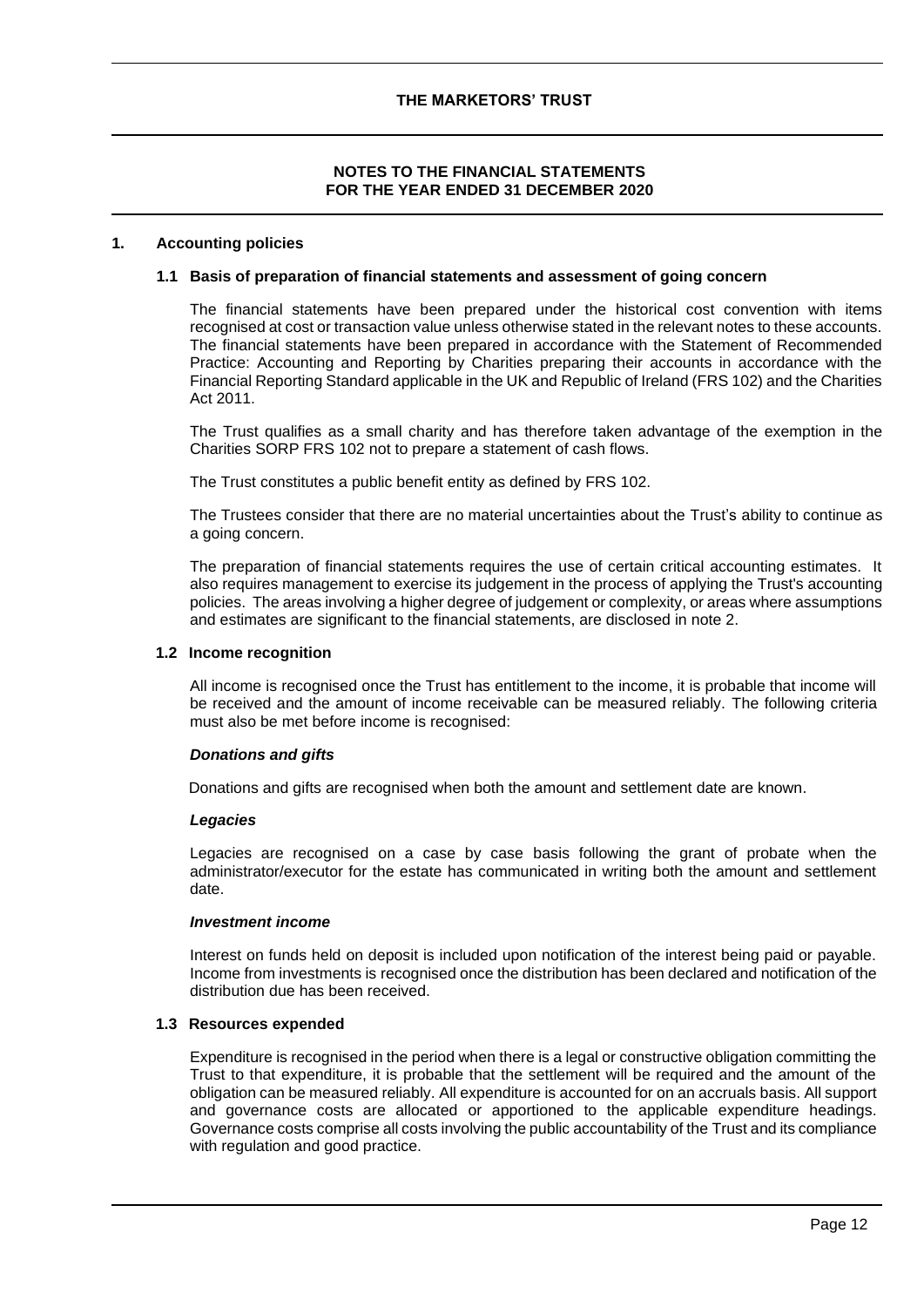# **NOTES TO THE FINANCIAL STATEMENTS FOR THE YEAR ENDED 31 DECEMBER 2020**

#### **1. Accounting policies (continued)**

#### **1.4 Fixed asset investments**

Investments are a form of basic financial instrument and are initially recognised at their transaction value and subsequently measured at their fair value as at the balance sheet date using the closing quoted market price. The statement of financial activities includes the net gains and losses arising on revaluation and disposals throughout the year.

The Trust does not acquire options, derivatives or other complex financial instruments.

The main form of financial risk faced by the Trust is that of volatility in equity markets and investment markets due to wider economic conditions, the attitude of investors to investment risk, and changes in sentiment concerning equities and within particular sectors or sub sectors.

### **1.5 Funds**

#### *Unrestricted funds*

Unrestricted funds are funds that the Trustees are free to use for any purpose in furtherance of the charitable objects.

### *Restricted funds*

Restricted funds are funds, which have legal restrictions on their use, where donors have specified the funds can only be spent on specific activities.

#### **1.6 Financial instruments**

The Trust has chosen to adopt Sections 11 and 12 of FRS 102 in respect of financial instruments.

#### *Short term debtors and creditors*

Debtors and creditors with no stated interest rate and receivable or payable within one year are recorded at transaction price. Any losses arising from impairment are recognised in the Statement of Financial Activities.

#### *Cash and cash equivalents*

Cash and cash equivalents comprise cash at bank and in hand.

#### *Offsetting*

Financial assets and liabilities are offset and the net amounts presented in the financial statements when there is a legally enforceable right to set off the recognised amounts and there is an intention to settle on a net basis or to realise the asset and settle the liability simultaneously.

# **1.7 Irrecoverable VAT**

Irrecoverable VAT is charged against the expenditure heading for which it was incurred.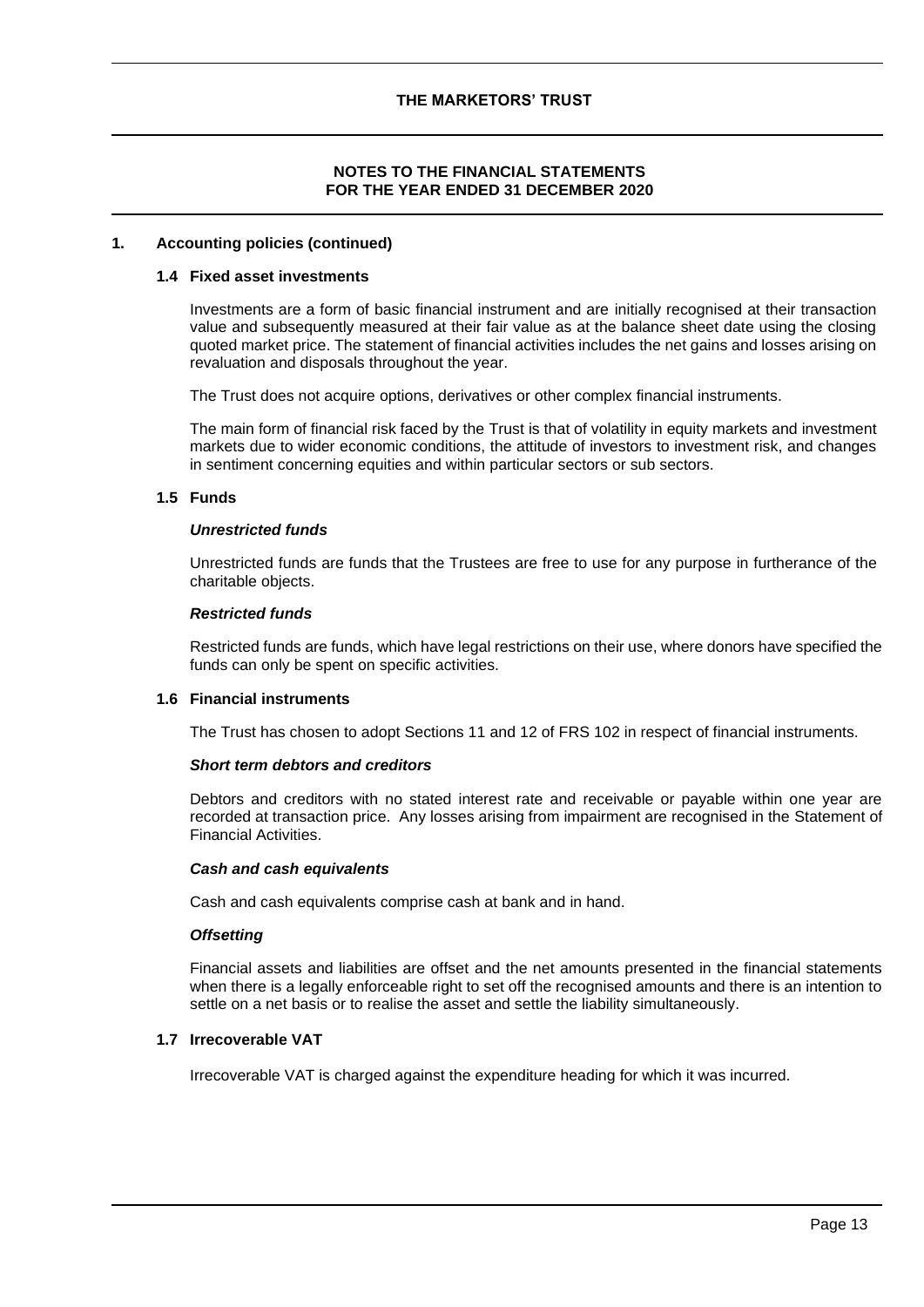#### **1. Accounting policies (continued)**

#### **1.8 Foreign currency translation**

#### *Functional and presentation currency*

The Trust's functional and presentation currency is the pound sterling.

#### **1.9 Investment management fees**

Investment management fees represent the cost of the management of the Trust's investment portfolio.

#### **1.10 Allocation of support and governance costs**

Support costs have been allocated between governance costs and other support costs. Governance costs comprise all costs involving the public accountability of the Trust and its compliance with regulation and good practice.

Governance costs and support costs relating to charitable activities have been apportioned in proportion to the amounts granted. The allocation of support and governance costs is analysed in note 6.

#### **1.11 Charitable activities**

Costs of charitable activities include grants made and an apportionment of support and governance costs as shown in note 6.

#### **1.12 Realised gains and losses**

All gains and losses are taken to the Statement of Financial Activities as they arise. Realised gains and losses on investments are calculated as the difference between sales proceeds and their original purchase value. Unrealised gains and losses are calculated as the difference between the fair value at the year end and their carrying value. Realised and unrealised investment gains and losses are shown separately in the Statement of Financial Activities.

#### **1.13 Taxation**

H. M. Revenue & Customs has granted the Trust charity exemption and thus it is exempt from taxation.

#### **2. Judgements in applying accounting policies and key sources of estimation uncertainty**

In preparing the financial statements management are required to make judgements, estimates and assumptions that affect the amounts reported for assets and liabilities as at the balance sheet date and the amounts reported for income and expenditure during the year. However, the nature of estimation means that actual outcomes could differ from these estimates. Whilst management have made judgements, estimates and assumptions in preparing the financial statements, they consider that these have not had a significant effect on amounts recognised.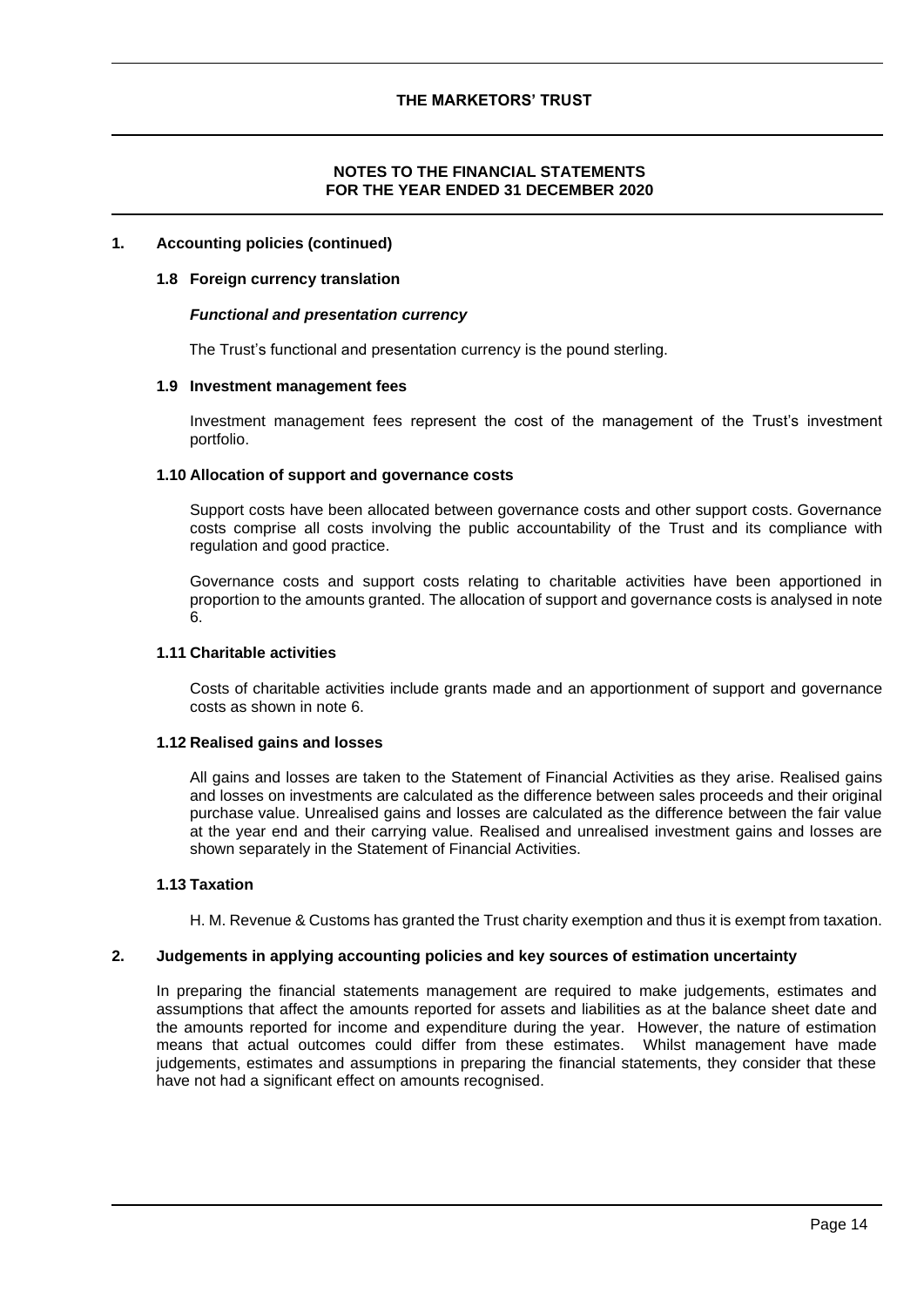# **3. Donations, legacies and gifts**

|    |                                                                                                                                            | 2020<br>£          | 2019<br>£     |
|----|--------------------------------------------------------------------------------------------------------------------------------------------|--------------------|---------------|
|    | Donations including gift aid                                                                                                               | 47,104             | 44,685        |
|    |                                                                                                                                            | 47,104             | 44,685        |
| 4. | <b>Investment income</b>                                                                                                                   |                    |               |
|    |                                                                                                                                            | 2020<br>£          | 2019<br>£     |
|    | Interest receivable from the Martyn Davis Charitable Trust<br>Interest - fixed interest securities<br>Dividends - equities and unit trusts | 21<br>15<br>27,487 | 814<br>28,445 |
|    |                                                                                                                                            | 27,523             | 29,259        |
| 5. | Cost of generating voluntary income                                                                                                        |                    |               |
|    |                                                                                                                                            | 2020<br>£          | 2019<br>£     |
|    | Charities Aid Foundation charges                                                                                                           | 781                | 723           |
|    |                                                                                                                                            | 781                | 723           |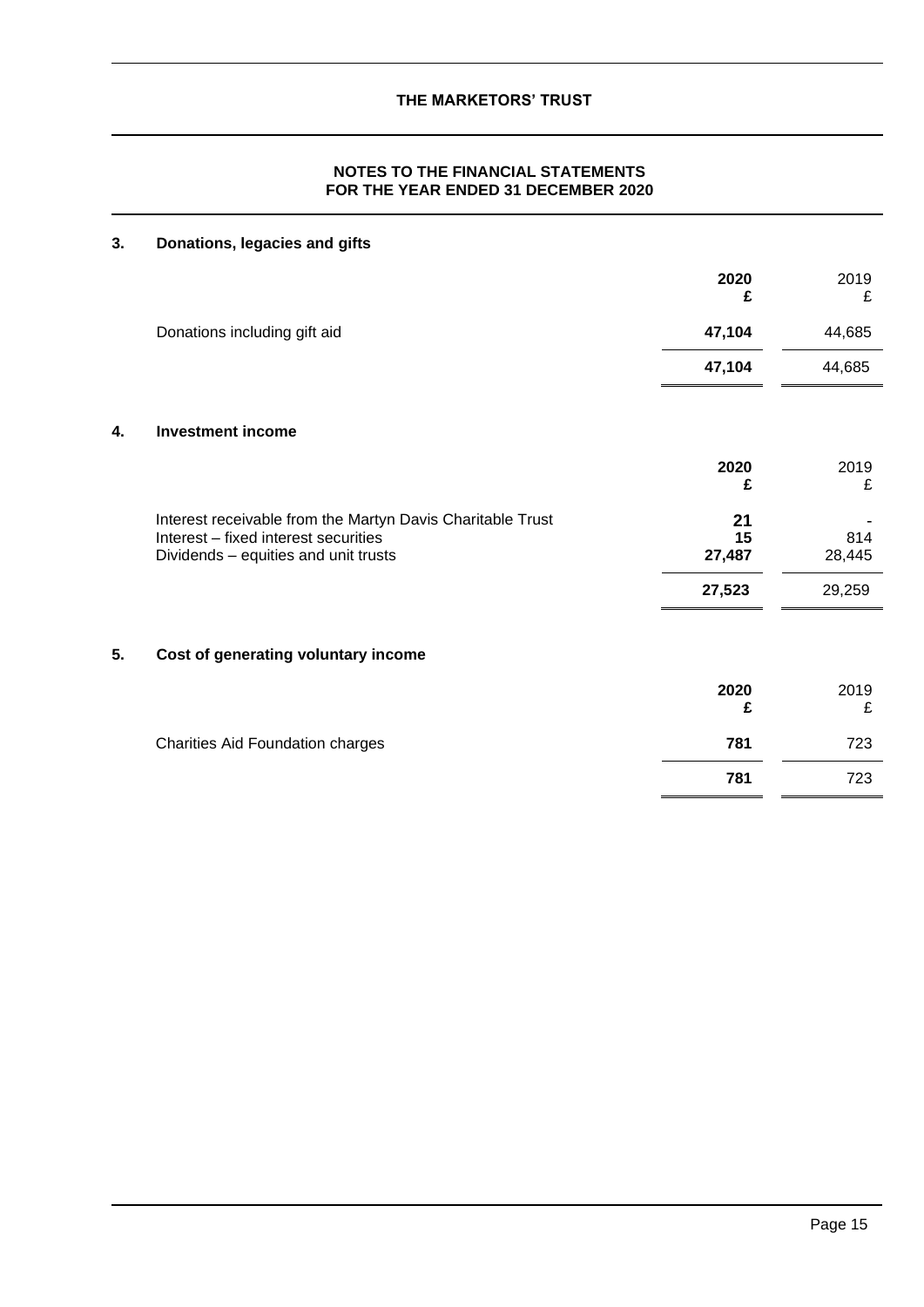### **6. Allocation of governance and support costs**

An analysis of the Trust's governance and support costs is given below:

|                                                | Governance   | <b>Support</b> | <b>Total</b> | Total |
|------------------------------------------------|--------------|----------------|--------------|-------|
|                                                | costs        | costs          | 2020         | 2019  |
|                                                | £            | £              | £            | £     |
| Bookkeeping services                           | 1,680        |                | 1,680        | 1,680 |
| Trustees' indemnity insurance                  | 160          |                | 160          | 160   |
| Software                                       | 143          |                | 143          | 108   |
| Bank charges                                   | 2,550        | 74             | 74           | 74    |
| Services of the Trust's Secretary              |              | 450            | 3,000        | 3,000 |
| External audit fee (including VAT)<br>Printing | 2,200<br>263 |                | 2,200<br>263 | 2,000 |
|                                                | 6,996        | 524            | 7,520        | 7,022 |

The cost of the services of the Trust's secretary is apportioned based on time spent. Other costs where directly attributable to an activity are allocated to that activity. Where a cost is not directly attributable it is allocated initially to support costs. Subsequently support costs and governance costs are allocated on a basis consistent with the use of resources. The cost allocations are given below:

| <b>Cost allocation: 2020</b>      | <b>Educational</b><br><b>Awards and</b>    | <b>Charitable</b><br><b>Donations</b> | Hardship<br><b>Grants</b> | Total         |
|-----------------------------------|--------------------------------------------|---------------------------------------|---------------------------|---------------|
|                                   | <b>Prizes</b><br>£                         | £                                     | £                         | 2020<br>£     |
| Governance costs<br>Support costs | 541<br>175                                 | 6,199<br>174                          | 256<br>175                | 6,996<br>524  |
|                                   | 716                                        | 6,373                                 | 431                       | 7,520         |
| Cost allocation: 2019             | Educational<br>Awards and<br><b>Prizes</b> | Charitable<br>Donations               | Hardship<br>Grants        | Total<br>2019 |
|                                   | £                                          | £                                     | £                         | £             |
| Governance costs<br>Support costs | 2,036<br>175                               | 4,329<br>175                          | 133<br>174                | 6,498<br>524  |
|                                   | 2,211                                      | 4,504                                 | 307                       | 7,022         |

# **7. Trustees' remuneration and expenses**

The Trustees all give freely of their time and expertise without any form of remuneration. In addition, no expenses were reimbursed to the Trustees in either 2020 or 2019.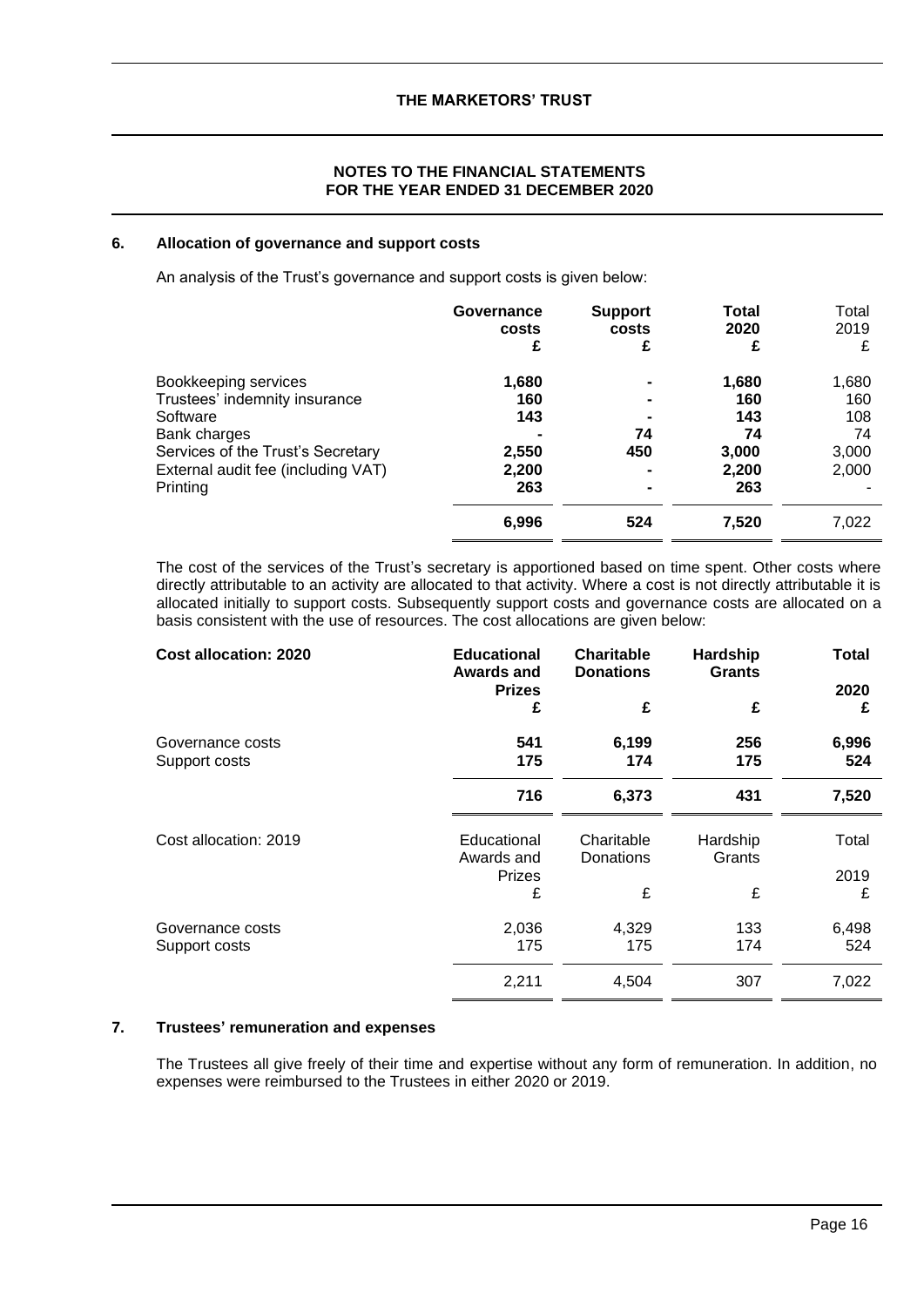# **NOTES TO THE FINANCIAL STATEMENTS FOR THE YEAR ENDED 31 DECEMBER 2020**

# **8. Educational awards and prizes**

|                                              | 2020<br>£ | 2019<br>£ |
|----------------------------------------------|-----------|-----------|
| Middlesex Business School award winner       | 520       |           |
| Cambridge Judge Business School award winner | 520       | 1,187     |
| Westminster Business School award winner     | 500       | 1,240     |
| Bath Business School award winner            | 500       | 1,188     |
| Cranfield Business School award winner       | 500       |           |
| Cass Business School Scholarship             |           | 10,240    |
| Regent's Business School award winner        |           | 1,240     |
| Anglia Ruskin Business School award winner   |           | 1.200     |
| Newcastle Business School award winner       |           | 1,000     |
| <b>CIM Top Student award winner</b>          |           | 1,000     |
| <b>Research Project</b>                      |           | 154       |
|                                              | 2,540     | 18,449    |
| Allocated costs (note 6)                     | 716       | 2,211     |
|                                              | 3,256     | 20,660    |

All awards and prizes are made to individuals.

# **9. Hardship grants**

|                                | 2020<br>£ | 2019<br>£ |
|--------------------------------|-----------|-----------|
| Hardship grants to individuals | 1,200     | 1,200     |
|                                | 1,200     | 1,200     |
| Allocated costs (note 6)       | 431       | 307       |
|                                | 1,631     | 1,507     |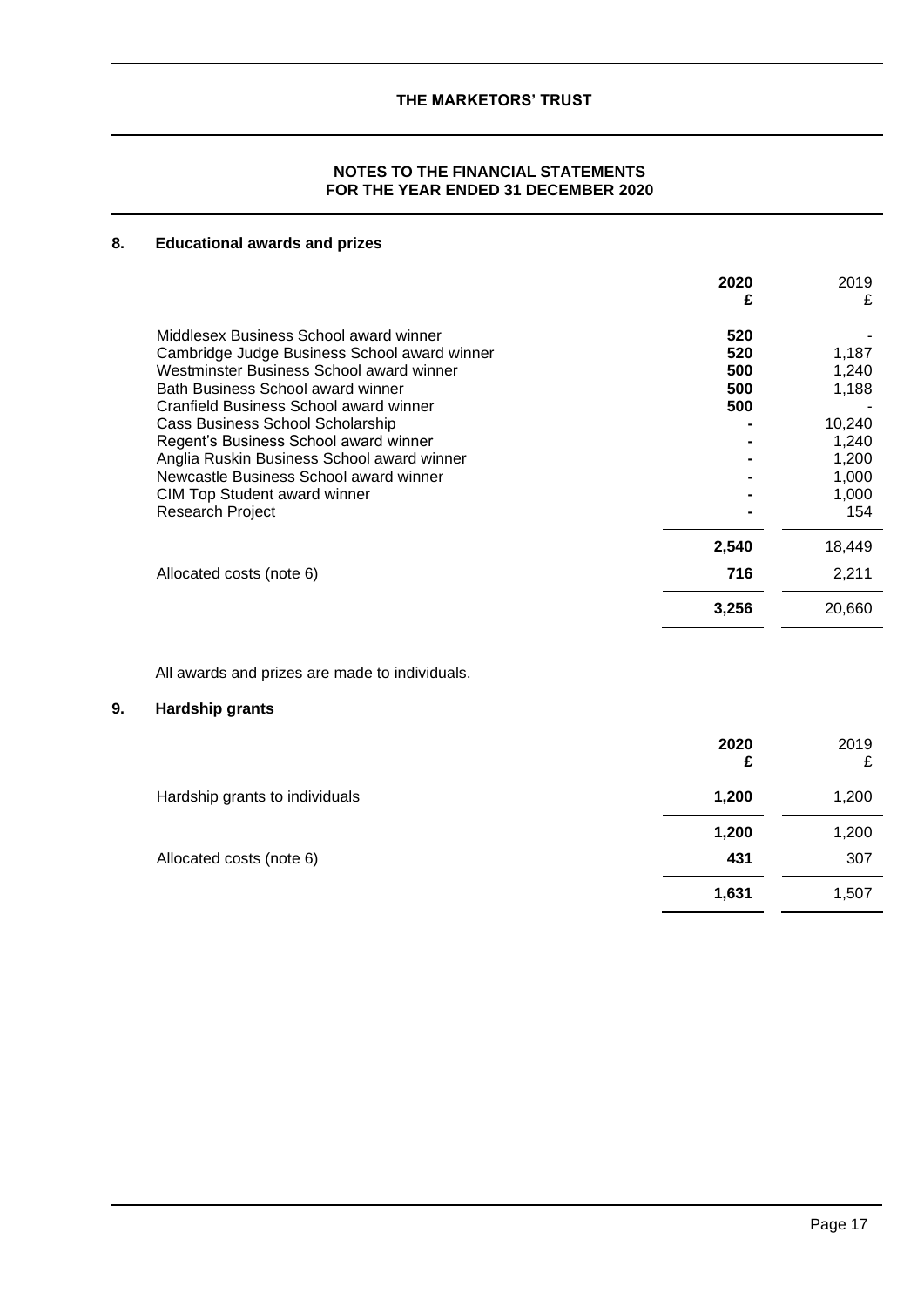# **10. Charitable donations**

|                                     | 2020<br>£ | 2019<br>£ |
|-------------------------------------|-----------|-----------|
| <b>Museum of Brands</b>             | 15,000    | 15,000    |
| Lord Mayor's Appeal                 | 5,000     | 2,000     |
| <b>St Bride's Foundation</b>        | 2,500     | 2,500     |
| Army Benevolent Fund                | 1,000     | 1,000     |
| <b>British Red Cross</b>            | 1,000     | 1,000     |
| <b>History of Advertising Trust</b> | 1,000     | 1,000     |
| Archive of Social & Market Research | 1,000     | 1,000     |
| <b>Market Research Society</b>      | 960       | 960       |
| <b>Mansion House Scholarships</b>   | 500       | 500       |
| City & Guilds                       | 500       | 500       |
| 151 Regiment*                       | 500       |           |
| <b>Hallmark Care Homes</b>          | 100       |           |
| <b>MacMillan Cancer Support</b>     | 50        |           |
| <b>NABS</b>                         |           | 10,000    |
| The Westminster Society             |           | 1,000     |
| Sheriffs' & Recorder's Fund         |           | 1,000     |
| <b>Cycle Smart</b>                  |           | 1,000     |
| <b>HMS St Albans</b>                |           | 350       |
| St Dunstan's                        |           | 200       |
| APV & Anal Cancer Foundation        |           | 100       |
| Royal British Legion                |           | 50        |
| <b>British Heart Foundation</b>     |           | 25        |
| <b>Acute Stroke Unit</b>            |           | 25        |
| <b>British Liver Trust</b>          |           | 25        |
|                                     | 29,110    | 39,235    |
| Allocated costs (note 6)            | 6,373     | 4,504     |
|                                     | 35,483    | 43,739    |

All charitable donations were made from unrestricted funds.

\* The gift to 151 regiment was made in recognition of the outstanding work that the regiment carried out in support of the NHS during the pandemic.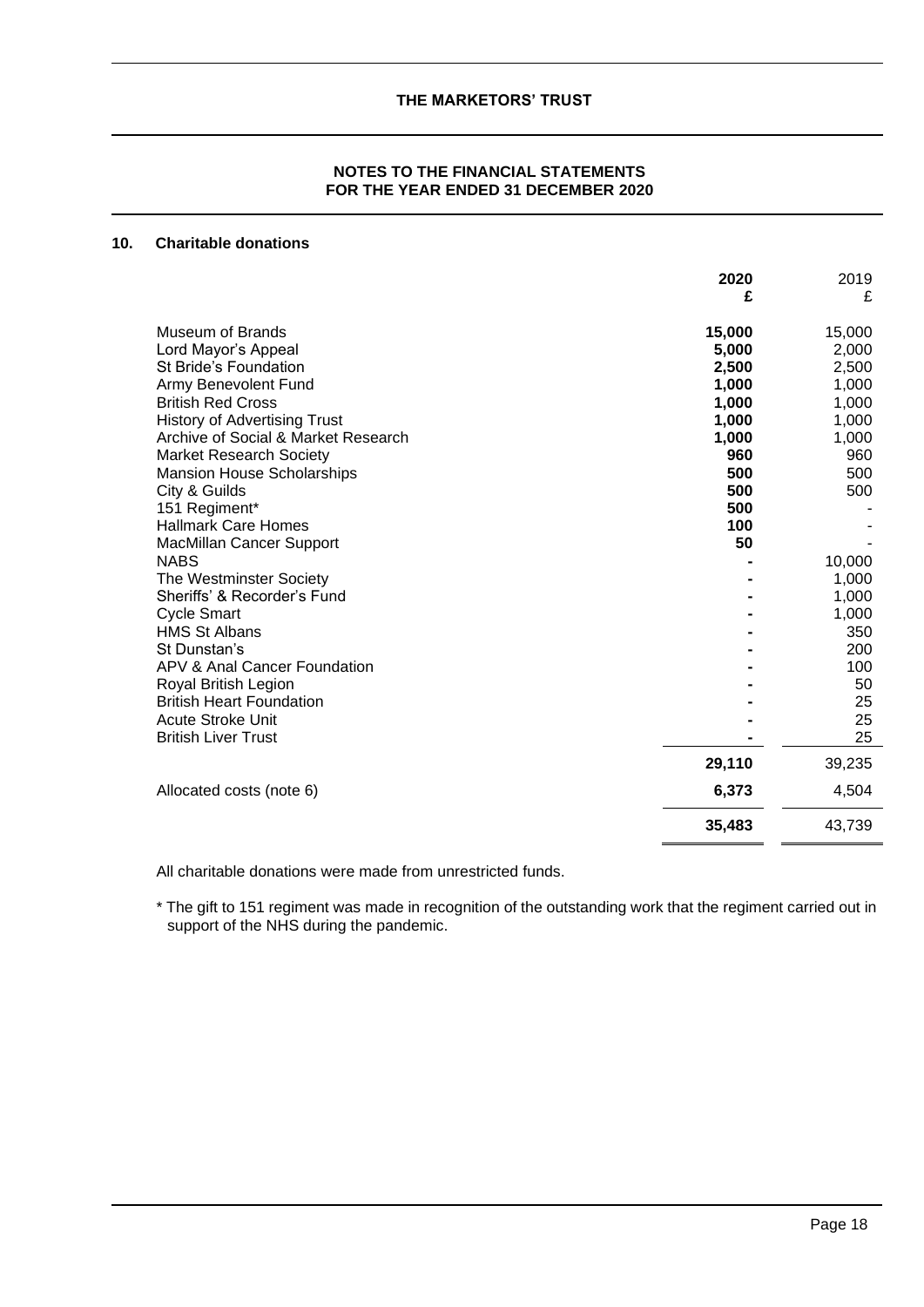### **NOTES TO THE FINANCIAL STATEMENTS FOR THE YEAR ENDED 31 DECEMBER 2020**

#### **10. Charitable donations (continued)**

| Analysis of donations to institutions:                                                                              | 2020<br>£                         | 2019<br>£                          |
|---------------------------------------------------------------------------------------------------------------------|-----------------------------------|------------------------------------|
| Health, welfare and advice<br>Education, training and cultural activities<br>Lord Mayor's Appeal<br>Allocated costs | 5.150<br>18,960<br>5,000<br>6,373 | 19.535<br>17,700<br>2,000<br>4.504 |
|                                                                                                                     | 35.483                            | 43,739                             |

The Lord Mayor's Appeal supports a number of charities. Further details of the charities supported can be found at: www.the lordmayorsappeal.org.

### **11. Investments – listed**

|                      | 2020       | 2020<br>Fair | 2019      | 2019<br>Fair |
|----------------------|------------|--------------|-----------|--------------|
|                      | Cost<br>£  | value<br>£   | Cost<br>£ | value<br>£   |
| Brought forward      | 784,213    | 937,995      | 785,440   | 823,578      |
| Additions            | 157,648    | 157,648      | 36,000    | 36,000       |
| <b>Disposals</b>     | (200, 538) | (202, 747)   | (37, 227) | (42, 774)    |
| Realised gains       |            | 2,209        |           | 5,546        |
| Change in fair value |            | (56, 607)    |           | 115,645      |
| Carried forward      | 741,323    | 838,498      | 784,213   | 937,995      |

Investments at fair value comprise:

|                                                             | 2020                      | 2019<br>₽         |
|-------------------------------------------------------------|---------------------------|-------------------|
| Equities and unit trust<br><b>Fixed interest securities</b> | 838,498<br>$\blacksquare$ | 886,861<br>51,134 |
|                                                             | 838,498                   | 937,995           |

All investments are carried at their fair value. Investment in equities and fixed interest securities are all traded in quoted public markets, primarily the London Stock Exchange. Holdings in common investment funds, unit trusts and open-ended investment companies are at the bid price. The basis of fair value for quoted investments is equivalent to the market value. Asset sales and purchases are recognised at the date of trade at cost (that is their transaction value).

Investments are financial assets measured at fair value through the Statement of Financial Activities.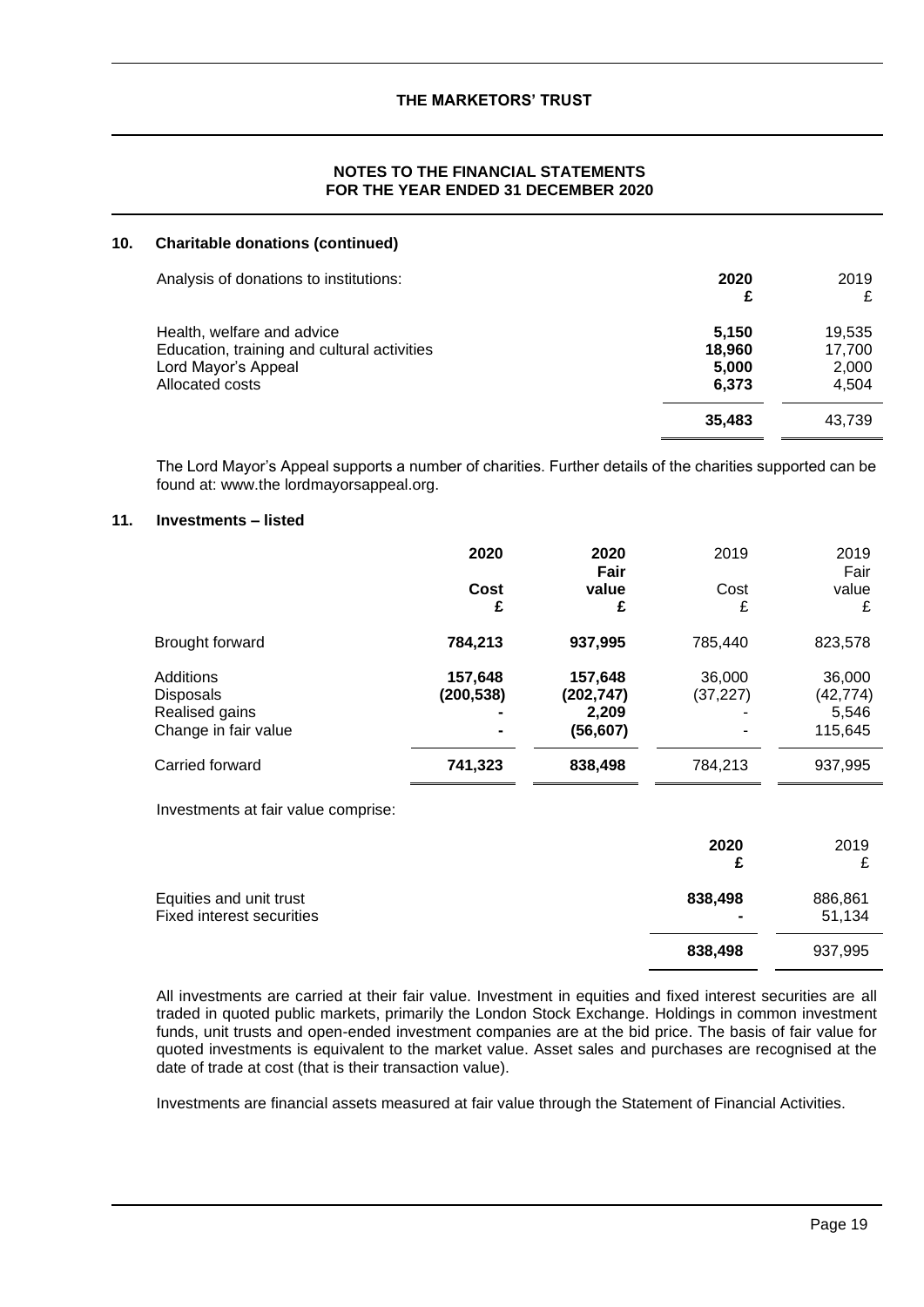# **NOTES TO THE FINANCIAL STATEMENTS FOR THE YEAR ENDED 31 DECEMBER 2020**

# **12. Debtors**

|     |                                                                                                                                                                                 | 2020<br>£                                              | 2019<br>£                                                |
|-----|---------------------------------------------------------------------------------------------------------------------------------------------------------------------------------|--------------------------------------------------------|----------------------------------------------------------|
|     | Prepayments and accrued income<br>Loan to Martin Davis Charitable Trust                                                                                                         | 8,556<br>1,480                                         | 8,606                                                    |
|     |                                                                                                                                                                                 | 10,036                                                 | 8,606                                                    |
| 13. | <b>Bank balances</b>                                                                                                                                                            |                                                        |                                                          |
|     |                                                                                                                                                                                 | 2020<br>£                                              | 2019<br>£                                                |
|     | Current account<br>Deposit with investment managers                                                                                                                             | 49,696<br>40,005                                       | 25,708<br>2,453                                          |
|     |                                                                                                                                                                                 | 89,701                                                 | 28,161                                                   |
| 14. | Creditors: amount falling due within one year                                                                                                                                   |                                                        |                                                          |
|     |                                                                                                                                                                                 | 2020<br>£                                              | 2019<br>£                                                |
|     | Charitable donation payable<br>Investment management fees<br>External audit fee<br>Bookkeeping<br>The Worshipful Company of Marketors<br>Bank letter fee<br>Benjamin James Ryan | 1,974<br>2,200<br>1,050<br>1,500<br>14<br>500<br>7,238 | 10,000<br>2,115<br>2,000<br>1,050<br>160<br>14<br>15,339 |
| 15. | <b>Funds</b>                                                                                                                                                                    |                                                        |                                                          |
|     |                                                                                                                                                                                 |                                                        | <b>Unrestricted</b>                                      |

|                                                    | um cou iutu<br>funds |
|----------------------------------------------------|----------------------|
| At 1 January 2020<br>Net movement in funds in year | 959,423<br>(28, 426) |
| At 31 December 2020                                | 930,997              |

# **16. Restricted funds**

At 31 December 2020 and 31 December 2019 the Trust had no restricted funds.